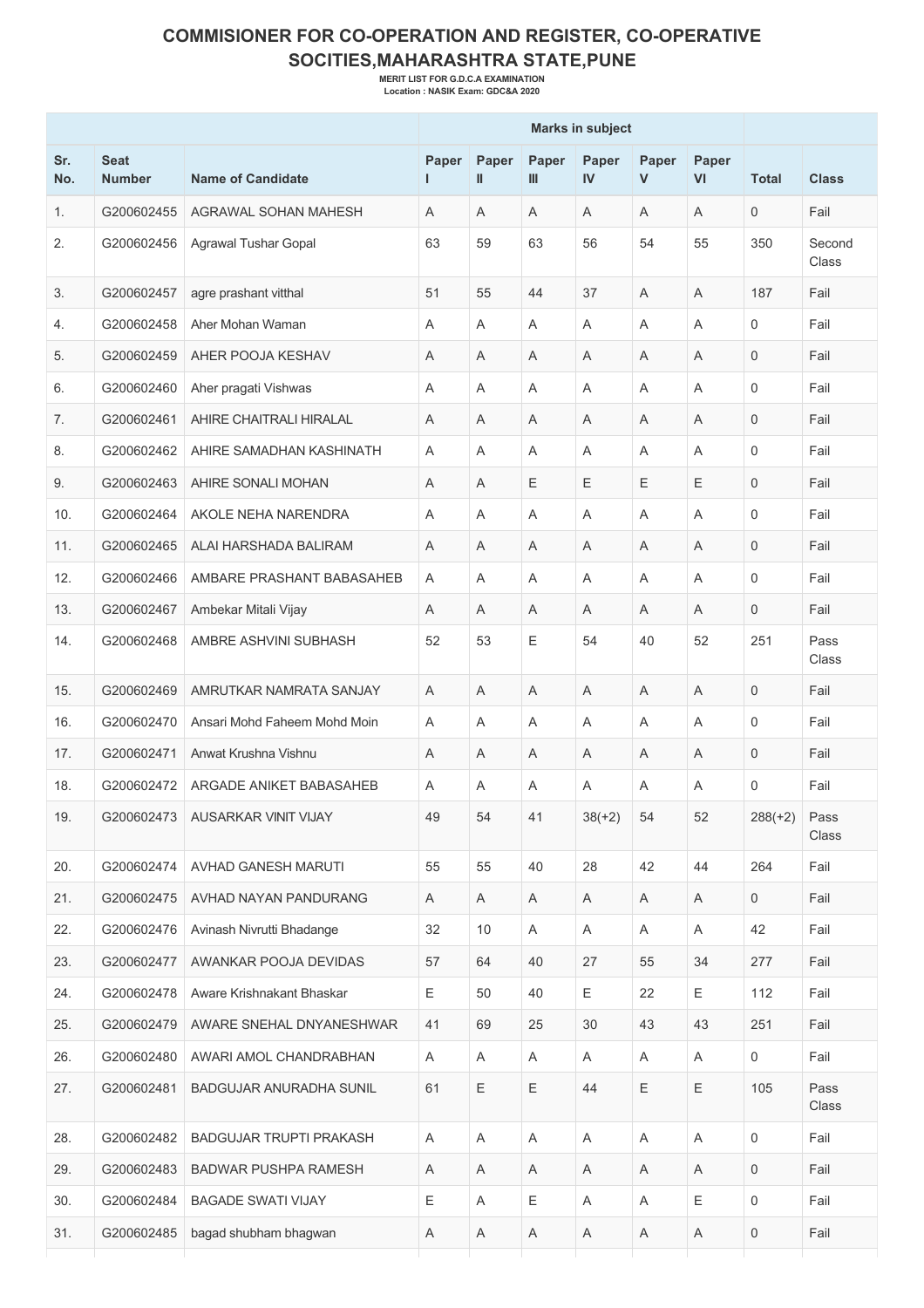|            |                              |                                   | <b>Marks in subject</b> |                           |            |                    |                       |             |                     |                 |
|------------|------------------------------|-----------------------------------|-------------------------|---------------------------|------------|--------------------|-----------------------|-------------|---------------------|-----------------|
| Sr.<br>No. | <b>Seat</b><br><b>Number</b> | <b>Name of Candidate</b>          | Paper<br>L.             | Paper<br>$\mathbf{I}$     | Paper<br>Ш | Paper<br><b>IV</b> | Paper<br>$\mathsf{V}$ | Paper<br>VI | <b>Total</b>        | <b>Class</b>    |
| 32.        | G200602486                   | <b>BAGUL PALLAVI KASHINATH</b>    | 64                      | 48                        | 52         | 49                 | 58                    | 47          | 318                 | Second<br>Class |
| 33.        | G200602487                   | bagul purvisha pradipbhai         | Ε                       | 20                        | Ε          | Ε                  | Ε                     | Ε           | 20                  | Fail            |
| 34.        | G200602488                   | <b>BAKALE ANANTA RAVINDRA</b>     | A                       | A                         | A          | A                  | A                     | A           | $\Omega$            | Fail            |
| 35.        | G200602489                   | bapte janki shrikant              | 51                      | 60                        | 54         | 47                 | 55                    | 51          | 318                 | Second<br>Class |
| 36.        | G200602490                   | <b>BARVE NAMITA RAJESH</b>        | 62                      | 72                        | 51         | 42                 | 52                    | 57          | 336                 | Second<br>Class |
| 37.        | G200602491                   | baste amol sonu                   | 17                      | 6                         | 13         | 0                  | 18                    | 26          | 80                  | Fail            |
| 38.        | G200602492                   | Battase Gayatri Gulabrao          | Α                       | A                         | A          | A                  | A                     | A           | $\mathbf 0$         | Fail            |
| 39.        | G200602493                   | BBHAND BHAVANA VASANT             | A                       | A                         | A          | A                  | A                     | A           | $\mathbf 0$         | Fail            |
| 40.        | G200602494                   | BHAGWAT DATTA MANOHAR             | Α                       | A                         | A          | A                  | A                     | A           | $\mathbf 0$         | Fail            |
| 41.        | G200602495                   | <b>BHAGWAT DEEPALI DIPAK</b>      | Α                       | A                         | Α          | A                  | A                     | A           | $\overline{0}$      | Fail            |
| 42.        | G200602496                   | BHALERAO ADITYA JAYWANT           | 63                      | 60                        | 55         | 46                 | 55                    | 50          | 329                 | Second<br>Class |
| 43.        | G200602497                   | bhalerao yogesh shrawan           | Α                       | Α                         | Α          | A                  | Α                     | A           | $\mathbf 0$         | Fail            |
| 44.        | G200602498                   | <b>BHAMARE HEMANT DINKAR</b>      | A                       | A                         | A          | A                  | A                     | A           | 0                   | Fail            |
| 45.        | G200602499                   | <b>BHAMARE PRIYANKA SHIVAJI</b>   | Α                       | Α                         | Α          | A                  | Α                     | A           | $\mathbf 0$         | Fail            |
| 46.        | G200602500                   | BHAMARE RUSHIKESH CHAITRAM        | Α                       | A                         | Α          | A                  | Α                     | A           | $\mathbf 0$         | Fail            |
| 47.        | G200602501                   | bhamre avinash ashok              | 65                      | 41                        | 54         | 45                 | 54                    | 50          | 309                 | Second<br>Class |
| 48.        | G200602502                   | <b>BHANDARE VIDYA AJAY</b>        | 0                       | A                         | A          | A                  | A                     | A           | $\mathbf 0$         | Fail            |
| 49.        | G200602503                   | BHANDARI SAYALI GHANSHYAM         | 47                      | 31                        | 40         | 30                 | 52                    | 35          | 235                 | Fail            |
| 50.        | G200602504                   | bhanerkar kaveri shivaji          | Α                       | Α                         | A          | Α                  | Α                     | A           | $\mathbf 0$         | Fail            |
| 51.        | G200602505                   | bhangare dimpal Anil              | 33                      | 31                        | 40         | 29                 | 43                    | 40          | 216                 | Fail            |
| 52.        | G200602506                   | Bharati Devidas Kisan             | Α                       | A                         | Α          | A                  | Α                     | A           | $\mathbf 0$         | Fail            |
| 53.        | G200602507                   | BHASKAR SWAPNIL GANPAT            | 61                      | 40                        | 56         | 46                 | 52                    | 46          | 301                 | Second<br>Class |
| 54.        | G200602508                   | <b>BHATMULE KAUSTUBH SHAMKANT</b> | Α                       | A                         | Α          | Α                  | Α                     | A           | $\mathbf 0$         | Fail            |
| 55.        | G200602509                   | BHAVAR ASHWINI HEMCHANDRA         | Α                       | $\mathsf E$               | Α          | $\mathsf A$        | Α                     | $\mathsf A$ | $\mathsf{O}\xspace$ | Fail            |
| 56.        | G200602510                   | bhave Anuja jaywant               | Α                       | Α                         | Α          | Α                  | Α                     | Α           | 0                   | Fail            |
| 57.        | G200602511                   | bhavsar rohit bhaskar             | Α                       | Α                         | Α          | Α                  | Α                     | Α           | $\mathbf 0$         | Fail            |
| 58.        | G200602512                   | <b>BHOSALE VARSHA PANDHARI</b>    | 53                      | 53                        | 44         | $34(+6)$           | 51                    | Ε           | $235(+6)$           | Pass<br>Class   |
| 59.        | G200602513                   | BHOYE ISHWARI VAMAN               | 54                      | 35                        | 50         | 23                 | 45                    | 47          | 254                 | Fail            |
| 60.        | G200602514                   | BHOYE RAJENDRA GANPAT             | A                       | $\boldsymbol{\mathsf{A}}$ | Α          | A                  | Α                     | A           | 0                   | Fail            |
| 61.        | G200602515                   | BHUJBAL MUKATESHWARI MANOJ        | Α                       | A                         | Α          | Α                  | Α                     | Α           | 0                   | Fail            |
| 62.        | G200602516                   | <b>Bhusare Pranav Pravin</b>      | Α                       | A                         | Ε          | Ε                  | Ε                     | Ε           | $\mathbf 0$         | Fail            |
| 63.        | G200602517                   | Bhusare Vaishnavi Balasaheb       | 56                      | 59                        | 53         | 54                 | 63                    | 51          | 336                 | Second<br>Class |
|            |                              |                                   |                         |                           |            |                    |                       |             |                     |                 |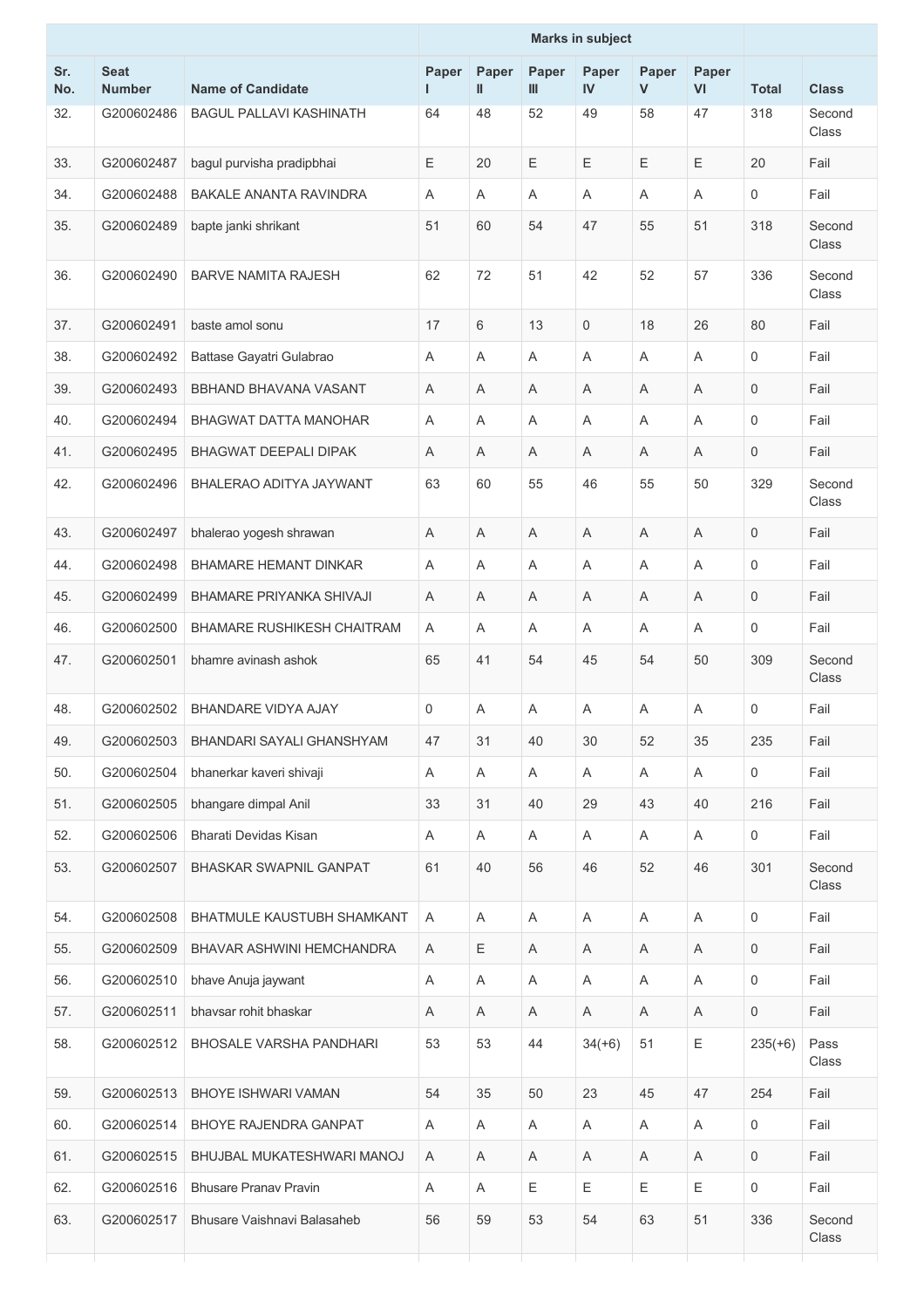|            |                              |                                | <b>Marks in subject</b> |                           |            |                           |                       |                           |                |                 |
|------------|------------------------------|--------------------------------|-------------------------|---------------------------|------------|---------------------------|-----------------------|---------------------------|----------------|-----------------|
| Sr.<br>No. | <b>Seat</b><br><b>Number</b> | <b>Name of Candidate</b>       | Paper<br>L.             | Paper<br>Ш                | Paper<br>Ш | Paper<br>IV               | Paper<br>$\mathsf{V}$ | Paper<br>VI               | <b>Total</b>   | <b>Class</b>    |
| 64.        | G200602518                   | <b>BHUTADA OMKAR JAGDISH</b>   | Α                       | A                         | Α          | Α                         | Α                     | A                         | $\mathbf 0$    | Fail            |
| 65.        | G200602519                   | Bidwai Dipali Subhash          | Α                       | A                         | Α          | A                         | Α                     | A                         | $\mathbf 0$    | Fail            |
| 66.        | G200602520                   | <b>BOMBALE SANDIP SUKDEO</b>   | A                       | A                         | A          | A                         | A                     | A                         | $\Omega$       | Fail            |
| 67.        | G200602521                   | <b>Borade Pralhad Sadashiv</b> | Α                       | A                         | A          | A                         | A                     | A                         | $\overline{0}$ | Fail            |
| 68.        | G200602522                   | borade chetan shivaji          | Α                       | Α                         | Α          | Α                         | Α                     | Α                         | 0              | Fail            |
| 69.        | G200602523                   | <b>BORADE MOHINI BALU</b>      | Ε                       | 27                        | Ε          | Ε                         | 42                    | Ε                         | 69             | Fail            |
| 70.        | G200602524                   | <b>BORADE PRADIP BHASKAR</b>   | A                       | $\overline{A}$            | A          | A                         | A                     | A                         | $\mathbf 0$    | Fail            |
| 71.        | G200602525                   | BORALKAR PRASHANT SANJAY       | Α                       | A                         | Α          | Α                         | Α                     | Α                         | $\mathbf 0$    | Fail            |
| 72.        | G200602526                   | <b>BORASTE ANUPRIYA VILAS</b>  | 51                      | 29                        | 57         | 41                        | 52                    | 40                        | 270            | Fail            |
| 73.        | G200602527                   | BORHADE ARUN RAGHUNATH         | Α                       | Α                         | Α          | Α                         | Α                     | Α                         | 0              | Fail            |
| 74.        | G200602528                   | <b>BORKAR ROHIT BHAUSAHEB</b>  | Α                       | A                         | A          | A                         | A                     | A                         | $\mathbf 0$    | Fail            |
| 75.        | G200602529                   | BORNARE AKASH DNYANESHWAR      | 51                      | 50                        | 52         | 60                        | 57                    | 44                        | 314            | Second<br>Class |
| 76.        | G200602530                   | BORNARE MAYURI BALKRUSHNA      | A                       | A                         | A          | A                         | A                     | A                         | 0              | Fail            |
| 77.        | G200602531                   | Borse Nilam Baburao            | Α                       | A                         | Α          | Α                         | A                     | Α                         | $\mathbf 0$    | Fail            |
| 78.        | G200602532                   | Borse Sayali Bharat            | Α                       | A                         | Α          | Α                         | Α                     | A                         | 0              | Fail            |
| 79.        | G200602533                   | Borse Tushar Chhagan           | 45                      | 15                        | Α          | A                         | A                     | A                         | 60             | Fail            |
| 80.        | G200602534                   | borude deepak somnath          | 62                      | 46                        | 56         | 45                        | 55                    | 48                        | 312            | Second<br>Class |
| 81.        | G200602535                   | BOTHE VAIBHAV SHASHIKANT       | Ε                       | Ε                         | Е          | Α                         | Α                     | Α                         | $\mathbf 0$    | Fail            |
| 82.        | G200602536                   | BRAHMANE ANAND WILSON          | Α                       | Α                         | Α          | Α                         | Α                     | Α                         | 0              | Fail            |
| 83.        | G200602537                   | Burkul Ganesh kakasaheb        | Α                       | Ε                         | Α          | Α                         | Α                     | $\mathsf A$               | 0              | Fail            |
| 84.        | G200602538                   | Chandak Tejashri Santosh       | Α                       | Α                         | Α          | Α                         | Α                     | $\boldsymbol{\mathsf{A}}$ | 0              | Fail            |
| 85.        | G200602539                   | chandekar abhijeet prabhakar   | 56                      | 35                        | 52         | 26                        | 52                    | 52                        | 273            | Fail            |
| 86.        | G200602540                   | CHANDGUDE VANDANA SANJAY       | Α                       | A                         | Α          | A                         | Α                     | Α                         | 0              | Fail            |
| 87.        | G200602541                   | Chaudhari Abhijit Kisan        | Α                       | Α                         | Α          | Α                         | Α                     | Α                         | 0              | Fail            |
| 88.        | G200602542                   | CHAUDHARI CHETAN RAVINDRA      | Α                       | A                         | Α          | $\boldsymbol{\mathsf{A}}$ | Α                     | A                         | $\mathbf 0$    | Fail            |
| 89.        | G200602543                   | Chaudhari Rajendra Chagan      | Α                       | A                         | Α          | A                         | Α                     | Α                         | 0              | Fail            |
| 90.        | G200602544                   | Chaudhari Vinod Kisan          | Α                       | $\mathsf A$               | Α          | $\boldsymbol{\mathsf{A}}$ | Α                     | $\boldsymbol{\mathsf{A}}$ | 0              | Fail            |
| 91.        | G200602545                   | Chaudhari Yogesh Haushiram     | Α                       | A                         | A          | Α                         | A                     | Α                         | 0              | Fail            |
| 92.        | G200602546                   | Chavan Jayashri Maruti         | 63                      | 11                        | 56         | 44                        | 52                    | 45                        | 271            | Fail            |
| 93.        | G200602547                   | CHAVAN NIKITA SANJAY           | Α                       | Α                         | A          | Α                         | A                     | $\mathsf A$               | 0              | Fail            |
| 94.        | G200602548                   | chavan Sagar Sahebrao          | Α                       | Α                         | Α          | Α                         | Α                     | Α                         | 0              | Fail            |
| 95.        | G200602549                   | CHAVAN SHUBHANGI SHIVAJI       | $\mathsf A$             | $\mathsf A$               | Α          | $\boldsymbol{\mathsf{A}}$ | Α                     | $\boldsymbol{\mathsf{A}}$ | 0              | Fail            |
| 96.        | G200602550                   | CHAVHAN SHITAL DINKAR          | Α                       | Α                         | Α          | A                         | Α                     | Α                         | $\mathbf 0$    | Fail            |
| 97.        | G200602551                   | CHAVHAN TUSHAR BHASKAR         | Α                       | $\boldsymbol{\mathsf{A}}$ | A          | Α                         | A                     | Α                         | $\mathbf 0$    | Fail            |
| 98.        | G200602552                   | CHHATRE PRATIBHA DATTATRAYA    | 62                      | $34(+6)$                  | 55         | 54                        | 58                    | 56                        | $319(+6)$      | Pass<br>Class   |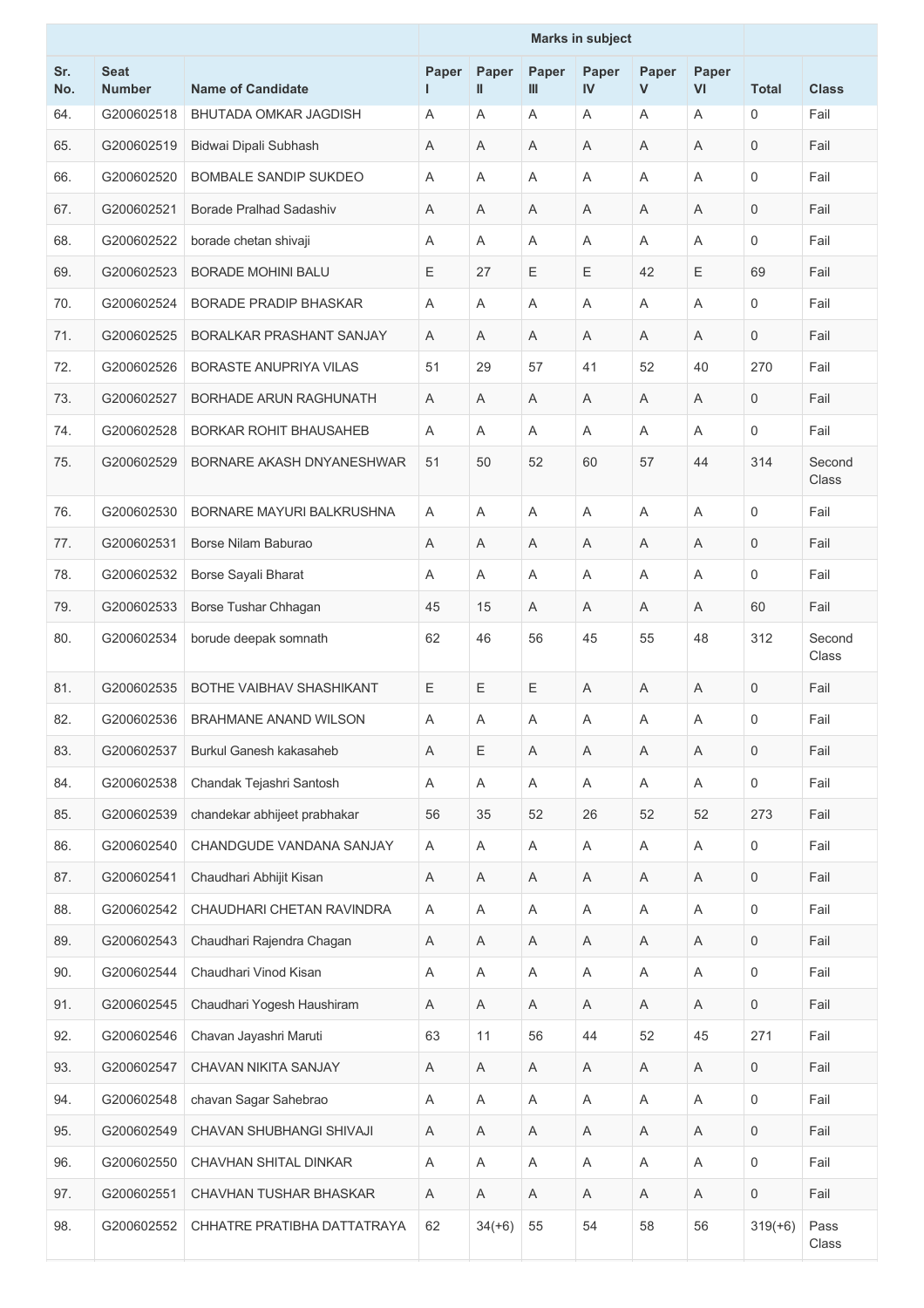|            |                              |                               | <b>Marks in subject</b> |                           |             |             |             |             |                     |                    |
|------------|------------------------------|-------------------------------|-------------------------|---------------------------|-------------|-------------|-------------|-------------|---------------------|--------------------|
| Sr.<br>No. | <b>Seat</b><br><b>Number</b> | <b>Name of Candidate</b>      | Paper<br>L.             | Paper<br>Ш                | Paper<br>Ш  | Paper<br>IV | Paper<br>V  | Paper<br>VI | <b>Total</b>        | <b>Class</b>       |
| 99.        | G200602553                   | <b>CHITALE TRIPTI MANGESH</b> | Α                       | A                         | Α           | A           | Α           | A           | 0                   | Fail               |
| 100.       | G200602554                   | Chitalkar Shubham Sanjay      | 51                      | 41                        | 52          | 47          | 45          | 51          | 287                 | Pass<br>Class      |
| 101.       | G200602555                   | chitrao shubhshri shriniwas   | A                       | Ε                         | E           | A           | A           | A           | $\overline{0}$      | Fail               |
| 102.       | G200602556                   | CHITYAL SHUBHAM YELLADAS      | Α                       | A                         | $\mathsf E$ | Α           | A           | Е           | $\mathbf 0$         | Fail               |
| 103.       | G200602557                   | DABHADE JAYSHREE SACHIN       | Α                       | A                         | A           | Α           | A           | A           | $\mathbf 0$         | Fail               |
| 104.       | G200602558                   | DAHALE RUSHIKESH MAHESH       | 67                      | 74                        | 66          | 56          | 45          | 55          | 363                 | <b>First Class</b> |
| 105.       | G200602559                   | <b>DANGE ANKITA DILIP</b>     | Α                       | A                         | 34          | Ε           | A           | Ε           | 34                  | Fail               |
| 106.       | G200602560                   | dashpute manoj gajanan        | A                       | $\overline{A}$            | Α           | A           | A           | A           | $\mathbf 0$         | Fail               |
| 107.       | G200602561                   | DASHPUTE SACHIN GAJANAN       | 71                      | 50                        | 50          | 18          | 44          | 46          | 279                 | Fail               |
| 108.       | G200602562                   | Datrange Kunal Satish         | Α                       | A                         | A           | Α           | A           | Е           | $\mathbf 0$         | Fail               |
| 109.       | G200602563                   | <b>DEORE KAVITA VITTHAL</b>   | Ε                       | A                         | Ε           | A           | A           | Ε           | $\mathbf 0$         | Fail               |
| 110.       | G200602564                   | DEORE MANISH RAJENDRA         | Α                       | A                         | A           | Α           | A           | Α           | $\Omega$            | Fail               |
| 111.       | G200602565                   | deore nikita sunil            | A                       | A                         | A           | A           | A           | Α           | $\mathbf 0$         | Fail               |
| 112.       | G200602566                   | DEORE UDAY RANGNATH           | A                       | A                         | Α           | A           | A           | A           | $\mathbf 0$         | Fail               |
| 113.       | G200602567                   | Deo Yogesh Pramod             | 53                      | 31                        | 43          | 31          | 36          | 50          | 244                 | Fail               |
| 114.       | G200602568                   | desai priya vijay             | Α                       | A                         | Α           | Α           | Α           | A           | $\Omega$            | Fail               |
| 115.       | G200602569                   | <b>DESALE KIRTI DATTATRAY</b> | 62                      | 60                        | 52          | 32          | 52          | 45          | 303                 | Fail               |
| 116.       | G200602570                   | deshmukh abhijeet suryakant   | 63                      | $35(+5)$                  | 54          | 46          | 51          | 46          | $295(+5)$           | Pass<br>Class      |
| 117.       | G200602571                   | DESHMUKH CHETAN SHAMRAO       | A                       | $\mathsf{A}$              | A           | A           | $\mathsf A$ | A           | $\overline{0}$      | Fail               |
| 118.       | G200602572                   | deshmukh komal pranay         | Α                       | A                         | Α           | $\mathsf A$ | Α           | $\mathsf A$ | $\mathbf 0$         | Fail               |
| 119.       | G200602573                   | DESHMUKH NEELAM SHIVAJI       | Α                       | Α                         | A           | Α           | A           | Α           | $\mathsf{O}\xspace$ | Fail               |
| 120.       | G200602574                   | DESHMUKH PALLAVI ABASAHEB     | A                       | A                         | Α           | A           | Α           | A           | $\mathbf 0$         | Fail               |
| 121.       | G200602575                   | DESHMUKH PALLAVI BAPURAO      | 64                      | 68                        | 55          | 46          | 55          | 48          | 336                 | Second<br>Class    |
| 122.       | G200602576                   | deshmukh Pranay Murlidhar     | Α                       | A                         | A           | A           | A           | A           | $\mathbf 0$         | Fail               |
| 123.       | G200602577                   | deshmukh rohan rajendra       | 46                      | Α                         | A           | Α           | A           | Α           | 46                  | Fail               |
| 124.       | G200602578                   | DESHMUKH SHUBHANGI SADASHIV   | Α                       | A                         | Α           | A           | Α           | A           | $\mathsf{O}\xspace$ | Fail               |
| 125.       | G200602579                   | DESHMUKH UJWALA MADHUKAR      | 62                      | 45                        | 55          | 60          | 53          | 53          | 328                 | Second<br>Class    |
| 126.       | G200602580                   | deshpande nikhil deepak       | Ε                       | Ε                         | E           | A           | A           | A           | $\mathbf 0$         | Fail               |
| 127.       | G200602581                   | DEVHARE MRUNALI SUNIL         | 61                      | 71                        | 59          | 64          | 62          | 54          | 371                 | <b>First Class</b> |
| 128.       | G200602582                   | DEVKAR ROHINI CHANDRAKANT     | 44                      | 65                        | 56          | 19          | 52          | 34          | 270                 | Fail               |
| 129.       | G200602583                   | dhage akash bharat            | 55                      | 35                        | 50          | 36          | 45          | 42          | 263                 | Fail               |
| 130.       | G200602584                   | DHAMANE DIPALI BHARAT         | Α                       | Α                         | Α           | Α           | Α           | A           | 0                   | Fail               |
| 131.       | G200602585                   | Dheple Gauri Rajendra         | Α                       | $\boldsymbol{\mathsf{A}}$ | A           | Α           | A           | Α           | $\mathbf 0$         | Fail               |
| 132.       | G200602586                   | DHOKE AMOL BABURAO            | Α                       | $\mathsf A$               | A           | Α           | A           | $\mathsf A$ | $\mathsf 0$         | Fail               |
|            |                              |                               |                         |                           |             |             |             |             |                     |                    |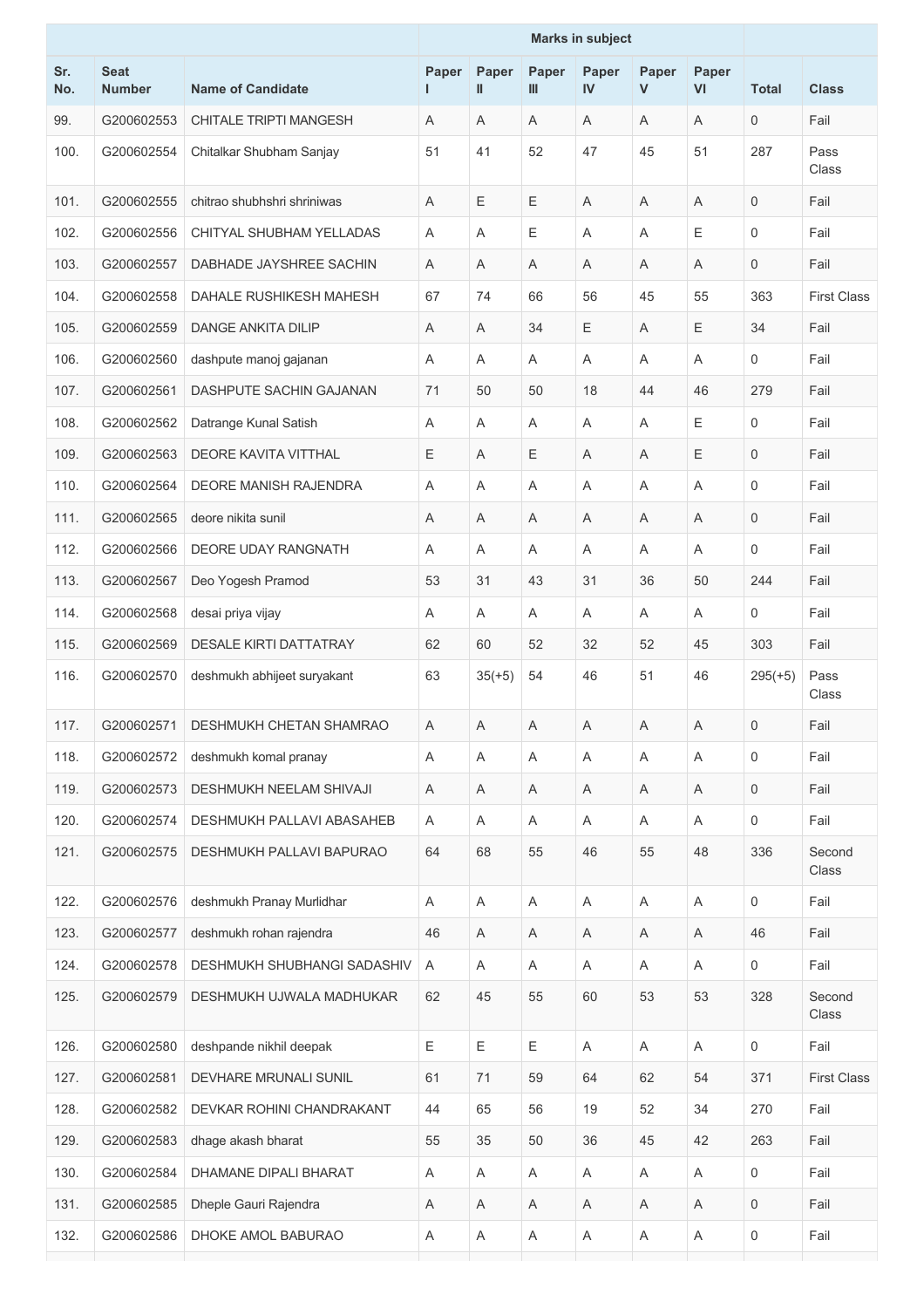|            |                              |                                               | <b>Marks in subject</b> |                |            |             |                       |             |              |                 |
|------------|------------------------------|-----------------------------------------------|-------------------------|----------------|------------|-------------|-----------------------|-------------|--------------|-----------------|
| Sr.<br>No. | <b>Seat</b><br><b>Number</b> | <b>Name of Candidate</b>                      | Paper<br>I.             | Paper<br>Ш     | Paper<br>Ш | Paper<br>IV | Paper<br>$\mathsf{V}$ | Paper<br>VI | <b>Total</b> | <b>Class</b>    |
| 133.       | G200602587                   | DIGHE CHAITALI VASANTRAO                      | 59                      | 50             | 52         | 58          | 54                    | 50          | 323          | Second<br>Class |
| 134.       | G200602588                   | <b>DIGHE PRAJWAL KAILAS</b>                   | A                       | A              | E          | Е           | A                     | Е           | 0            | Fail            |
| 135.       | G200602589                   | dighe rutuja rameshwar                        | Α                       | Α              | Α          | Α           | Α                     | A           | 0            | Fail            |
| 136.       | G200602590                   | Dighe Sonali Balasaheb                        | 47                      | 31             | 53         | 48          | 52                    | 51          | 282          | Fail            |
| 137.       | G200602591                   | <b>DINDORKAR BHAGYASHREE</b><br><b>PRADIP</b> | 52                      | 53             | 53         | 40          | 52                    | 54          | 304          | Second<br>Class |
| 138.       | G200602592                   | DIVEKAR SHEETAL JITENDRA                      | Α                       | A              | Α          | A           | Α                     | A           | 0            | Fail            |
| 139.       | G200602593                   | <b>DIXIT SUJIT DHANANJAY</b>                  | Α                       | A              | A          | Α           | A                     | A           | 0            | Fail            |
| 140.       | G200602594                   | Dongare Tejashri Punjahari                    | Α                       | A              | Α          | Α           | Α                     | A           | 0            | Fail            |
| 141.       | G200602595                   | DONGARE VISHAL ANIL                           | Α                       | A              | A          | A           | A                     | A           | 0            | Fail            |
| 142.       | G200602596                   | <b>DONGRE RUCHIRA PRADIP</b>                  | Α                       | $\overline{A}$ | A          | A           | A                     | A           | 0            | Fail            |
| 143.       | G200602597                   | <b>DOUND SHAM PRABHAKAR</b>                   | Α                       | Α              | Α          | A           | Α                     | A           | 0            | Fail            |
| 144.       | G200602598                   | dugad Nayan Sohanlal                          | Α                       | A              | A          | Α           | A                     | Α           | $\mathbf 0$  | Fail            |
| 145.       | G200602599                   | <b>GADAKH GANESH TANHAJI</b>                  | Α                       | A              | Α          | A           | Α                     | A           | 0            | Fail            |
| 146.       | G200602600                   | <b>GADAKH PADMINI KAILAS</b>                  | 43                      | 16             | 43         | 26          | 51                    | 44          | 223          | Fail            |
| 147.       | G200602601                   | <b>GADAKH POOJA SUKDEO</b>                    | 59                      | 51             | 57         | 48          | 52                    | 46          | 313          | Second<br>Class |
| 148.       | G200602602                   | <b>GADEKAR RAJESHWARI</b><br><b>KERUNANA</b>  | 42                      | 40             | 46         | 28          | 45                    | 45          | 246          | Fail            |
| 149.       | G200602603                   | <b>GADEKAR SATISH GARUD</b>                   | Α                       | A              | Α          | Α           | A                     | A           | 0            | Fail            |
| 150.       |                              | G200602604 gadhave bhagwan balkrishna         | 61                      | 40             | Ε          | $36(+4)$    | 55                    | 50          | $242(+4)$    | Pass<br>Class   |
| 151.       | G200602605                   | Gaidhani Kanchan Balasaheb                    | Α                       | Α              | Α          | Α           | Α                     | Α           | 0            | Fail            |
| 152.       | G200602606                   | Gaidhani Nikita Balasaheb                     | Α                       | A              | A          | A           | A                     | A           | $\mathbf 0$  | Fail            |
| 153.       | G200602607                   | <b>GAIKAR MEHRU PRAKASH</b>                   | Α                       | Ε              | Α          | Α           | A                     | Ε           | 0            | Fail            |
| 154.       | G200602608                   | GAIKAWAD PANKAJ GANPAT                        | Α                       | Α              | Α          | A           | Α                     | Α           | 0            | Fail            |
| 155.       | G200602609                   | <b>GAIKWAD ASHWINI BHARAT</b>                 | 65                      | 55             | 61         | 40          | 59                    | 57          | 337          | Second<br>Class |
| 156.       | G200602610                   | GAIKWAD CHANDRAKANT ASHOK                     | A                       | A              | A          | A           | A                     | A           | 0            | Fail            |
| 157.       | G200602611                   | GAIKWAD DHANANJAY DATTATRAY                   | 31                      | 55             | 60         | 52          | 45                    | 45          | 288          | Fail            |
| 158.       | G200602612                   | GAIKWAD GAURAV MOHAN                          | 47                      | 61             | 47         | 24          | 52                    | 50          | 281          | Fail            |
| 159.       | G200602613                   | gaikwad kalyani yogesh                        | A                       | A              | Α          | Α           | Α                     | A           | 0            | Fail            |
| 160.       | G200602614                   | gaikwad santosh laxman                        | Α                       | A              | Α          | Α           | Α                     | A           | 0            | Fail            |
| 161.       | G200602615                   | <b>GAIKWAD SARIKA SONBA</b>                   | 51                      | 50             | 57         | 51          | 53                    | 47          | 309          | Second<br>Class |
| 162.       | G200602616                   | <b>GAIKWAD SUNIL KESHAV</b>                   | Α                       | Α              | Α          | Α           | Α                     | Α           | 0            | Fail            |
| 163.       | G200602617                   | gaikwad vaishnavi sanjay                      | $\mathsf A$             | $\mathsf A$    | Α          | Α           | Α                     | A           | 0            | Fail            |
| 164.       | G200602618                   | GAIKWAD VIDYA GANPAT                          | Α                       | A              | Α          | A           | Α                     | A           | 0            | Fail            |
| 165.       | G200602619                   | GALVANKAR UMESH SUNDAR                        | Α                       | $\mathsf A$    | Α          | A           | Α                     | A           | $\mathsf 0$  | Fail            |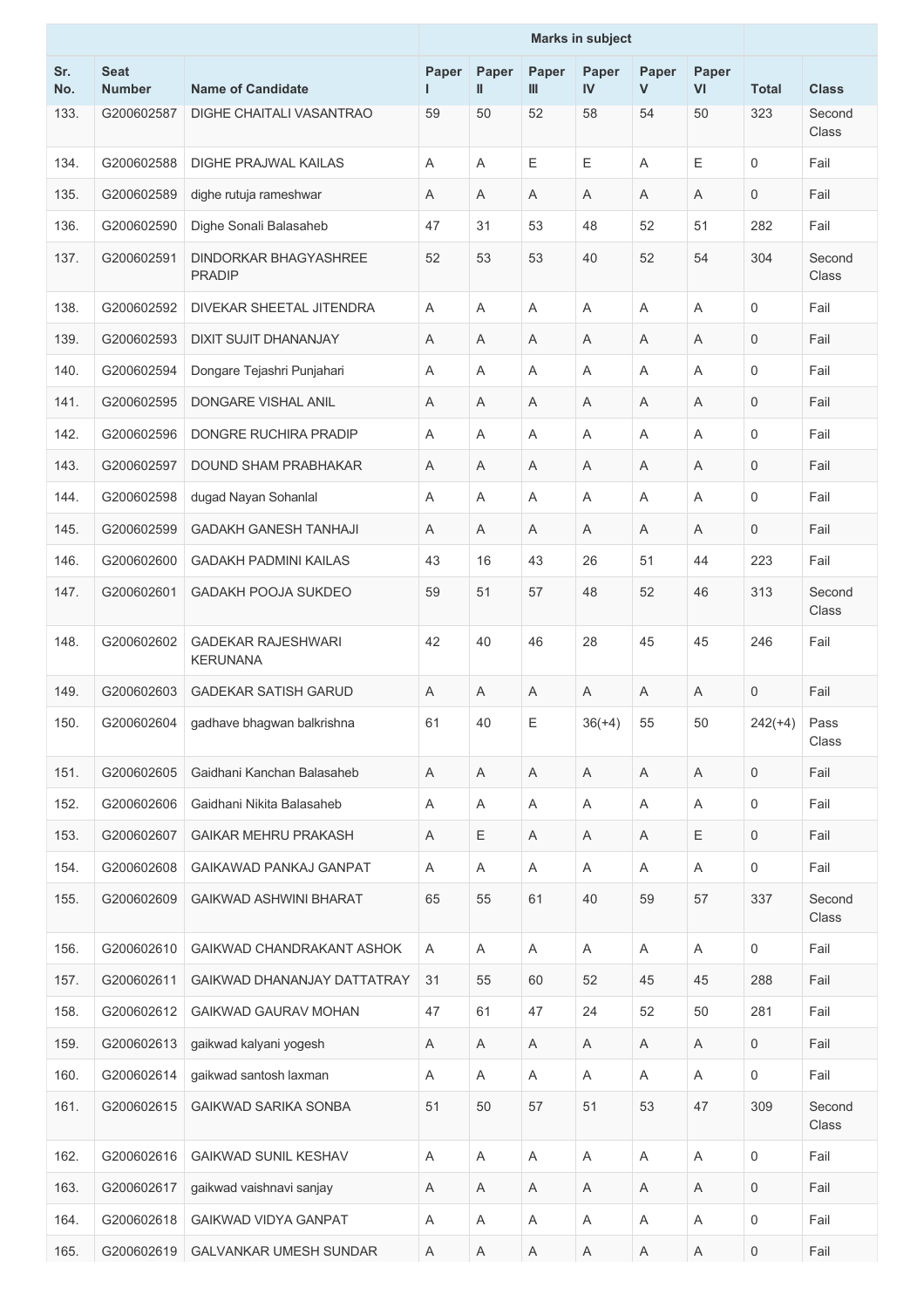|            |                              |                                              | <b>Marks in subject</b> |                |             |                           |                      |                           |              |                 |
|------------|------------------------------|----------------------------------------------|-------------------------|----------------|-------------|---------------------------|----------------------|---------------------------|--------------|-----------------|
| Sr.<br>No. | <b>Seat</b><br><b>Number</b> | <b>Name of Candidate</b>                     | Paper<br>L.             | Paper<br>Ш     | Paper<br>Ш  | Paper<br>IV               | Paper<br>$\mathbf v$ | Paper<br>VI               | <b>Total</b> | <b>Class</b>    |
| 166.       | G200602620                   | <b>GANDULE ROHINI SHRIHARI</b>               | A                       | $\overline{A}$ | A           | A                         | A                    | A                         | 0            | Fail            |
| 167.       | G200602621                   | <b>GANGODE PRAVIN DEVRAM</b>                 | Α                       | A              | Α           | Α                         | Α                    | A                         | 0            | Fail            |
| 168.       | G200602622                   | <b>GANGURDE BHUSHAN SANJAY</b>               | 46                      | 70             | 55          | 55                        | 54                   | 56                        | 336          | Second<br>Class |
| 169.       | G200602623                   | <b>GANGURDE MAHESH</b><br><b>DNYANESHWAR</b> | 57                      | 47             | 50          | $34(+6)$                  | 52                   | 55                        | $295(+6)$    | Pass<br>Class   |
| 170.       | G200602624                   | <b>GANGURDE RAJESH VISHWANATH</b>            | Α                       | A              | A           | Α                         | A                    | A                         | 0            | Fail            |
| 171.       | G200602625                   | Gangurde Samrat Ashok                        | Α                       | A              | A           | A                         | A                    | A                         | 0            | Fail            |
| 172.       | G200602626                   | Gangurde Shama Vasant                        | Α                       | Α              | Α           | Α                         | Α                    | Α                         | 0            | Fail            |
| 173.       | G200602627                   | ganjwe Dikita Ramnath                        | Α                       | A              | A           | A                         | Α                    | $\overline{A}$            | 0            | Fail            |
| 174.       | G200602628                   | <b>GARAD SHUBHAM UTTAM</b>                   | A                       | $\overline{A}$ | A           | A                         | A                    | A                         | 0            | Fail            |
| 175.       | G200602629                   | <b>GATKAL SATYAJIT SANJAY</b>                | Α                       | Α              | Α           | A                         | Α                    | Α                         | 0            | Fail            |
| 176.       | G200602630                   | <b>GAVALI PRIYANKA KHANDU</b>                | 51                      | 55             | 50          | 32                        | 45                   | 44                        | 277          | Fail            |
| 177.       | G200602631                   | Gavhane Ashwini Annasaheb                    | 23                      | 42             | 40          | 16                        | 41                   | 34                        | 196          | Fail            |
| 178.       | G200602632                   | Gavhane Suresh Changdeo                      | Α                       | A              | Α           | A                         | Α                    | A                         | 0            | Fail            |
| 179.       | G200602633                   | <b>GAVIT ANITA CHINTAMAN</b>                 | Α                       | A              | Α           | Α                         | Α                    | A                         | 0            | Fail            |
| 180.       | G200602634                   | Gavit Bhushan Vithoba                        | 62                      | 41             | 50          | $34(+6)$                  | 57                   | 43                        | $287(+6)$    | Pass<br>Class   |
| 181.       | G200602635                   | <b>GAWADE PAYAL SHIVPRASAD</b>               | Α                       | A              | A           | Α                         | A                    | A                         | 0            | Fail            |
| 182.       | G200602636                   | <b>GAWALI KAJAL BALU</b>                     | Α                       | A              | Ε           | Ε                         | Ε                    | Ε                         | 0            | Fail            |
| 183.       | G200602637                   | <b>GAWALI SHIVANI NANASAHEB</b>              | Α                       | Α              | Α           | Α                         | Α                    | Α                         | 0            | Fail            |
| 184.       | G200602638                   | gawali shrikant jalindar                     | A                       | A              | A           | A                         | A                    | A                         | 0            | Fail            |
| 185.       | G200602639                   | <b>GAWALI SWAPNIL BHAGWAN</b>                | 27                      | 34             | 52          | 4                         | A                    | A                         | 117          | Fail            |
| 186.       | G200602640                   | <b>gHADGE ANAND NANDKUMAR</b>                | Α                       | $\mathsf A$    | Α           | $\boldsymbol{\mathsf{A}}$ | A                    | A                         | 0            | Fail            |
| 187.       | G200602641                   | Ghadge Pradip nanasaheb                      | Α                       | A              | Α           | Α                         | Α                    | A                         | 0            | Fail            |
| 188.       | G200602642                   | ghadge sonali eknath                         | Α                       | Α              | Α           | Α                         | Α                    | Α                         | 0            | Fail            |
| 189.       | G200602643                   | <b>GHANE JYOTI SANJAY</b>                    | $\mathsf A$             | Α              | Α           | $\boldsymbol{\mathsf{A}}$ | Α                    | $\boldsymbol{\mathsf{A}}$ | 0            | Fail            |
| 190.       | G200602644                   | ghanghav dattatray dagadu                    | Α                       | Α              | Α           | Α                         | Α                    | Α                         | 0            | Fail            |
| 191.       | G200602645                   | gharate ghanashyam sitaram                   | Α                       | A              | Α           | Α                         | Α                    | Α                         | $\mathbf 0$  | Fail            |
| 192.       | G200602646                   | <b>GHATKAR PRIYA SANJAY</b>                  | Α                       | A              | A           | A                         | A                    | A                         | 0            | Fail            |
| 193.       | G200602647                   | Ghayal Akshay Dattatray                      | Α                       | Α              | Α           | Α                         | Α                    | A                         | 0            | Fail            |
| 194.       | G200602648                   | <b>GHODAKE POONAM ANIL</b>                   | Α                       | A              | A           | $\boldsymbol{\mathsf{A}}$ | A                    | A                         | 0            | Fail            |
| 195.       | G200602649                   | Ghotekar Amol Janardhan                      | Α                       | A              | Α           | A                         | Α                    | A                         | 0            | Fail            |
| 196.       | G200602650                   | Ghotekar Shubham Sanjay                      | A                       | A              | Α           | $\boldsymbol{\mathsf{A}}$ | Α                    | $\boldsymbol{\mathsf{A}}$ | 0            | Fail            |
| 197.       | G200602651                   | <b>GHUGE UTTAM RADHU</b>                     | Ε                       | 13             | $\mathsf E$ | $\mathsf A$               | Α                    | Ε                         | 13           | Fail            |
| 198.       | G200602652                   | <b>GHULE ABHIJEET ASHOK</b>                  | 46                      | 56             | 50          | 52                        | 63                   | 43                        | 310          | Second<br>Class |
| 199.       | G200602653                   | <b>GHULE KIRAN DILIP</b>                     | Α                       | $\mathsf A$    | Α           | Α                         | Α                    | $\mathsf A$               | 0            | Fail            |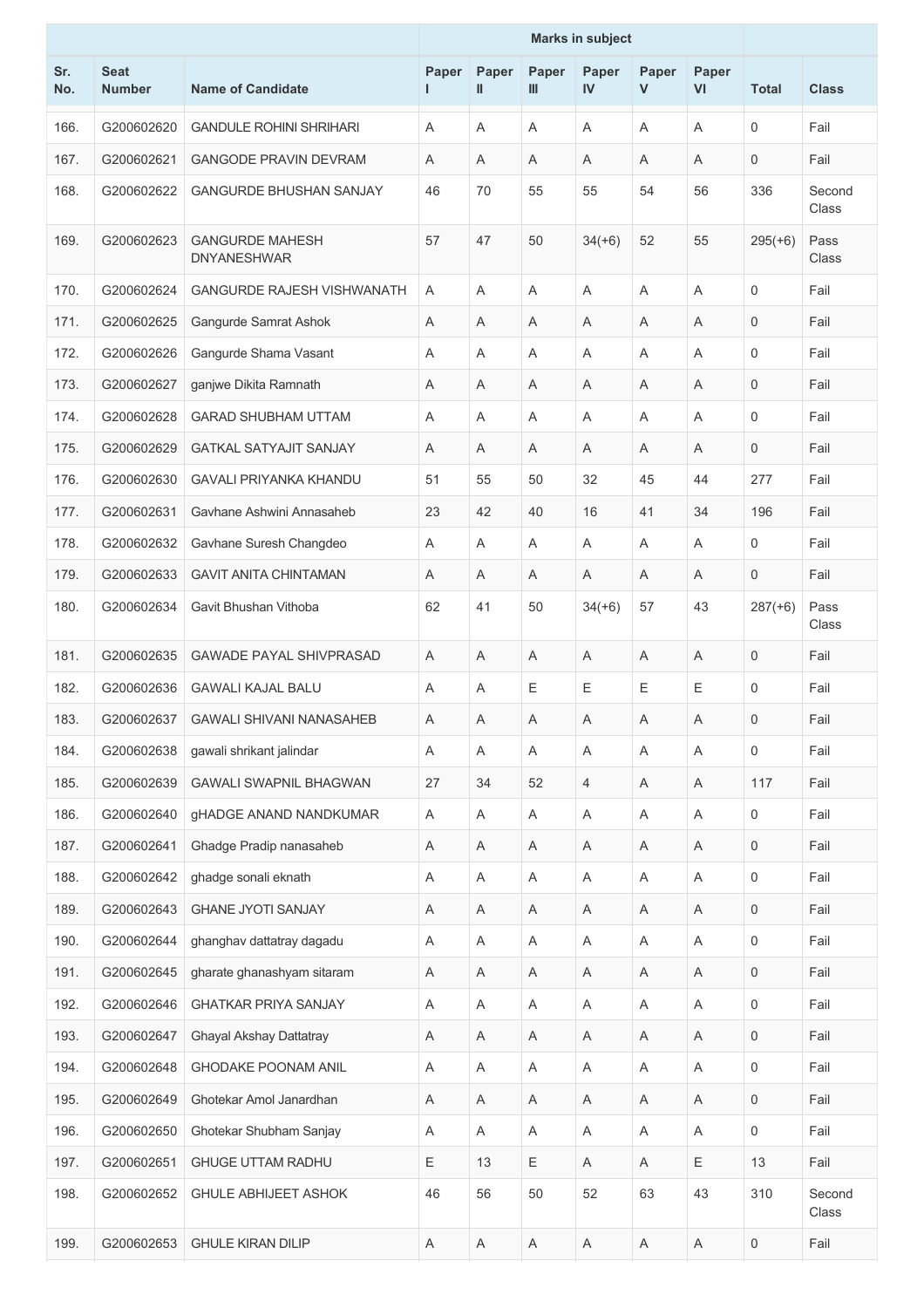|            |                              |                                  | <b>Marks in subject</b> |            |                |             |            |             |                     |                    |
|------------|------------------------------|----------------------------------|-------------------------|------------|----------------|-------------|------------|-------------|---------------------|--------------------|
| Sr.<br>No. | <b>Seat</b><br><b>Number</b> | <b>Name of Candidate</b>         | Paper<br>I.             | Paper<br>Ш | Paper<br>Ш     | Paper<br>IV | Paper<br>V | Paper<br>VI | <b>Total</b>        | <b>Class</b>       |
| 200.       | G200602654                   | <b>GHUMARE DNYANESHWAR DATTU</b> | A                       | A          | $\overline{A}$ | A           | A          | A           | $\mathbf 0$         | Fail               |
| 201.       | G200602655                   | <b>GODASE VINAYAK DEVRAM</b>     | A                       | A          | Α              | A           | A          | Α           | $\mathbf 0$         | Fail               |
| 202.       | G200602656                   | Gode Sachin Bhaskar              | 61                      | 23         | 47             | 47          | 57         | 50          | 285                 | Fail               |
| 203.       | G200602657                   | <b>GOMSALE RANJEET RATAN</b>     | Α                       | 37         | 42             | 32          | 36         | 51          | 198                 | Fail               |
| 204.       | G200602658                   | <b>GONDHALE SAMRUDDHI RAJESH</b> | 57                      | 40         | 51             | 51          | 54         | 50          | 303                 | Second<br>Class    |
| 205.       | G200602659                   | Gorde Bhushan Bhaginath          | Α                       | Α          | Α              | A           | Α          | A           | $\mathbf{0}$        | Fail               |
| 206.       | G200602660                   | <b>GORE AMOL UDDHAV</b>          | Α                       | A          | 50             | 54          | 55         | 54          | 213                 | Fail               |
| 207.       | G200602661                   | <b>GORE SAVITA GOVIND</b>        | Α                       | A          | Α              | A           | Α          | A           | $\mathbf 0$         | Fail               |
| 208.       | G200602662                   | GORE SNEHAL VINAYAKRAO           | Α                       | A          | Α              | A           | Α          | A           | $\Omega$            | Fail               |
| 209.       | G200602663                   | gorwadkar ajit ashok             | Ε                       | Ε          | Ε              | 26          | 53         | 42          | 121                 | Fail               |
| 210.       | G200602664                   | Gosavi Ganesh Rambharti          | 53                      | $34(+6)$   | 46             | 56          | 64         | 54          | $307(+6)$           | Pass<br>Class      |
| 211.       | G200602665                   | <b>GOSAVI KUNAL NAGESH</b>       | Α                       | A          | Α              | A           | A          | A           | $\mathbf 0$         | Fail               |
| 212.       | G200602666                   | <b>GOSAVI YOGESH PRABHAKAR</b>   | Α                       | A          | Α              | A           | A          | Α           | $\mathbf 0$         | Fail               |
| 213.       | G200602667                   | goske Ratnamala balaji           | Α                       | Α          | Α              | A           | Α          | Α           | $\mathbf{0}$        | Fail               |
| 214.       | G200602668                   | <b>GULVE RAHUL SHIVAJI</b>       | Α                       | A          | A              | A           | A          | Α           | $\overline{0}$      | Fail               |
| 215.       | G200602669                   | <b>GUNJAL RAJASHRI MADHAV</b>    | 61                      | 43         | E              | E           | E          | E           | 104                 | Pass<br>Class      |
| 216.       | G200602670                   | gurhale soni vijay               | Α                       | A          | Α              | A           | Α          | A           | $\mathbf 0$         | Fail               |
| 217.       | G200602671                   | HANDE PUNAM DATTATRAYA           | 59                      | 58         | 53             | 24          | 60         | 46          | 300                 | Fail               |
| 218.       | G200602672                   | harak poonam arun                | 64                      | 45         | 50             | 48          | 57         | 54          | 318                 | Second<br>Class    |
| 219.       | G200602673                   | <b>HASE PRAJAKTA ULHAS</b>       | Α                       | A          | A              | A           | Α          | Ε           | $\mathbf 0$         | Fail               |
| 220.       | G200602674                   | HASE PRIYANKA BHAUSAHEB          | Α                       | Α          | Α              | Α           | A          | Α           | $\mathbf 0$         | Fail               |
| 221.       | G200602675                   | <b>HILE ASHOK RAMDAS</b>         | $\mathsf E$             | A          | Α              | Α           | A          | A           | $\mathbf 0$         | Fail               |
| 222.       | G200602676                   | hire snehal suresh               | Α                       | A          | Α              | A           | Α          | A           | $\mathbf 0$         | Fail               |
| 223.       | G200602677                   | HUDE RENUKA DEVIDAS              | Α                       | A          | Α              | Α           | A          | Α           | $\mathbf 0$         | Fail               |
| 224.       | G200602678                   | hulwale Rishikesh Manohar        | 56                      | 29         | Ε              | Ε           | 52         | 60          | 197                 | Fail               |
| 225.       | G200602679                   | <b>INAMDAR NEHA ABDUL GAFUR</b>  | Α                       | Α          | A              | Α           | A          | Α           | $\mathbf 0$         | Fail               |
| 226.       | G200602680                   | <b>INGALE ROHINI PRAVIN</b>      | 51                      | 29         | 43             | 48          | 43         | 50          | 264                 | Fail               |
| 227.       | G200602681                   | JADHAV SWATI HARIBHAU            | 69                      | 88         | 60             | 50          | 55         | 50          | 372                 | <b>First Class</b> |
| 228.       | G200602682                   | JADHAV GAURI JANARDHAN           | Α                       | Α          | Α              | Α           | A          | Α           | $\mathbf 0$         | Fail               |
| 229.       | G200602683                   | JADHAV JAYSHREE SURESH           | Α                       | A          | A              | Α           | A          | Α           | $\mathbf 0$         | Fail               |
| 230.       | G200602684                   | JADHAV KAJAL JAGANNATH           | 70                      | 56         | 50             | 46          | 51         | 50          | 323                 | Second<br>Class    |
| 231.       | G200602685                   | jadhav kavita rohidas            | A                       | A          | Α              | Α           | A          | Α           | 0                   | Fail               |
| 232.       | G200602686                   | Jadhav Lalita Sanjay             | Α                       | Α          | Α              | Α           | A          | Α           | $\mathsf{O}\xspace$ | Fail               |
| 233.       | G200602687                   | JADHAV MAYURI RAGHUNATH          | 62                      | $36(+4)$   | 61             | 52          | 63         | 54          | $328(+4)$           | Pass               |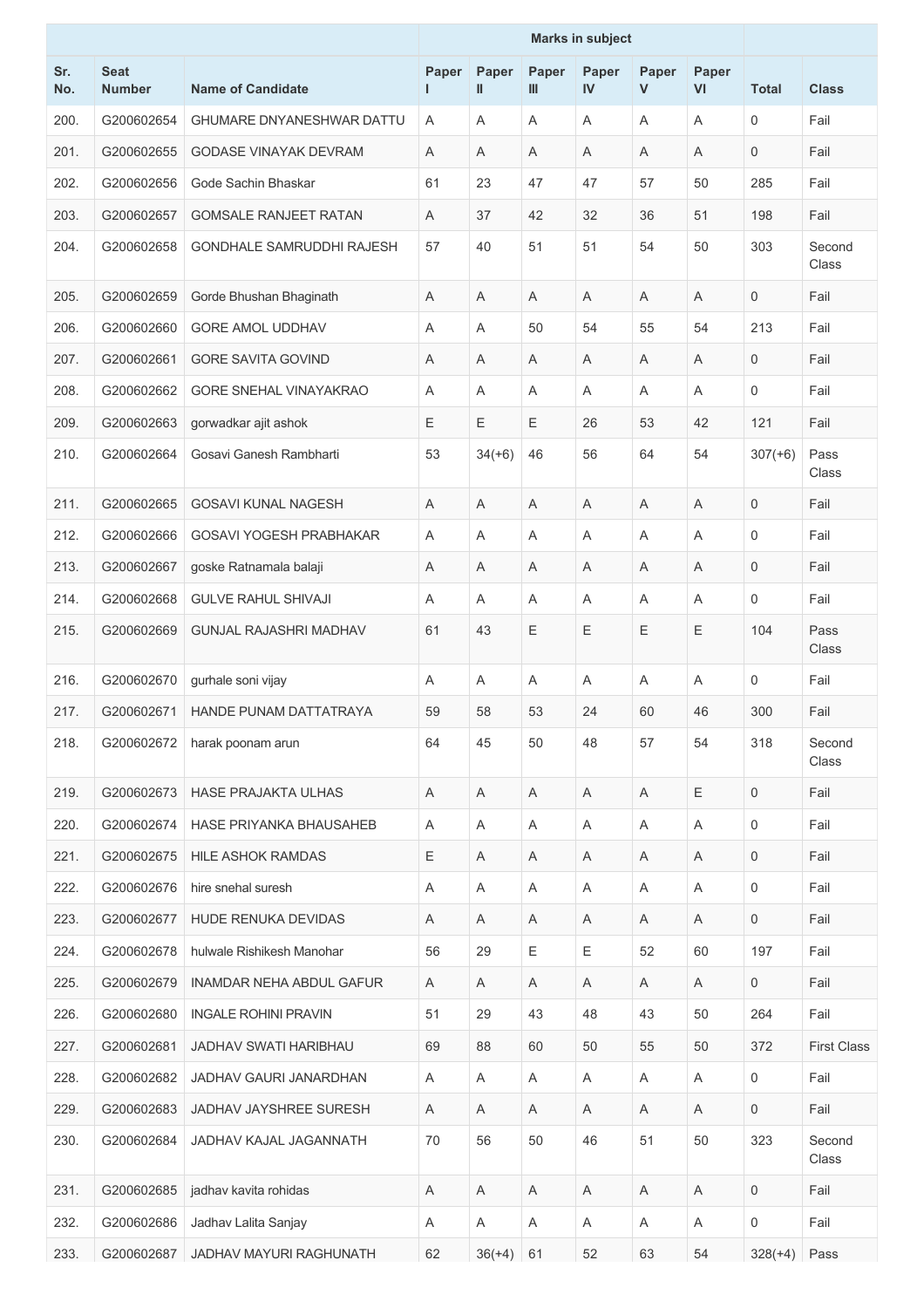|            |                              |                                       | <b>Marks in subject</b> |            |             |             |                           |                           |                     |                 |
|------------|------------------------------|---------------------------------------|-------------------------|------------|-------------|-------------|---------------------------|---------------------------|---------------------|-----------------|
| Sr.<br>No. | <b>Seat</b><br><b>Number</b> | <b>Name of Candidate</b>              | Paper<br>L              | Paper<br>Ш | Paper<br>Ш  | Paper<br>IV | Paper<br>$\mathsf{V}$     | Paper<br>VI               | <b>Total</b>        | <b>Class</b>    |
|            |                              |                                       |                         |            |             |             |                           |                           |                     | Class           |
| 234.       | G200602688                   | JADHAV PANKAJ YASHWANT                | 60                      | 40         | 46          | $36(+4)$    | 44                        | 47                        | $273(+4)$           | Pass<br>Class   |
| 235.       | G200602689                   | <b>JADHAV POOJA SANJAY</b>            | 57                      | 55         | 55          | 40          | 53                        | 51                        | 311                 | Second<br>Class |
| 236.       | G200602690                   | <b>JADHAV PRAVIN UTTAM</b>            | A                       | A          | A           | A           | Α                         | Α                         | $\mathbf 0$         | Fail            |
| 237.       | G200602691                   | Jadhav Ravindra Ganpat                | Α                       | Α          | Α           | Α           | A                         | Α                         | $\mathbf 0$         | Fail            |
| 238.       | G200602692                   | <b>JADHAV ROHAN SANJAY</b>            | 58                      | 34         | 47          | 6           | 45                        | 46                        | 236                 | Fail            |
| 239.       | G200602693                   | <b>JADHAV SACHIN BABAJI</b>           | Α                       | A          | A           | A           | Α                         | A                         | $\mathbf 0$         | Fail            |
| 240.       | G200602694                   | <b>JADHAV SAYALI MOHAN</b>            | 49                      | 52         | Α           | Α           | 51                        | 43                        | 195                 | Fail            |
| 241.       | G200602695                   | jadhav shweta dnyanesh                | 56                      | 61         | 53          | 40          | 56                        | 53                        | 319                 | Second<br>Class |
| 242.       | G200602696                   | JADHAV SWAPNIL PRALHAD                | Α                       | A          | A           | A           | A                         | A                         | $\mathbf 0$         | Fail            |
| 243.       | G200602697                   | <b>JADHAV VANITA KESHAV</b>           | Α                       | A          | Α           | Α           | Α                         | Α                         | $\mathbf 0$         | Fail            |
| 244.       | G200602698                   | jadhav vatsala eknath                 | 40                      | 41         | 40          | 40          | 45                        | 40                        | 246                 | Pass<br>Class   |
| 245.       | G200602699                   | jadhav vishal dnyaneshwar             | Α                       | Α          | Α           | Α           | A                         | Α                         | $\mathbf 0$         | Fail            |
| 246.       | G200602700                   | jadhav yash balasaheb                 | 40                      | 29         | 40          | 17          | 42                        | 46                        | 214                 | Fail            |
| 247.       | G200602701                   | <b>JAGADALE RUPESH MARUTI</b>         | 23                      | A          | A           | Α           | Α                         | Α                         | 23                  | Fail            |
| 248.       | G200602702                   | JAGTAP SHUBHAM BHALCHANDRA            | Α                       | Α          | Α           | Α           | Α                         | Α                         | $\mathbf 0$         | Fail            |
| 249.       | G200602703                   | <b>JAGTAP UMESH MURLIDHAR</b>         | Α                       | Α          | Α           | Α           | A                         | Α                         | $\mathbf 0$         | Fail            |
| 250.       | G200602704                   | Jaju Darshan Pannalal                 | Α                       | Α          | A           | Α           | $\boldsymbol{\mathsf{A}}$ | Α                         | $\mathsf{O}\xspace$ | Fail            |
| 251.       | G200602705                   | <b>JALNEKAR PRATIK RAMESH</b>         | Α                       | A          | Α           | A           | Α                         | A                         | $\mathbf 0$         | Fail            |
| 252.       | G200602706                   | Jangam Sachin Dhananjay               | Α                       | A          | Α           | Α           | Α                         | $\boldsymbol{\mathsf{A}}$ | $\mathbf 0$         | Fail            |
| 253.       | G200602707                   | JEJURKAR RANJEET SUBHASH              | Α                       | A          | A           | Α           | A                         | A                         | $\mathbf 0$         | Fail            |
| 254.       | G200602708                   | JONDHALE KAVITA BABAN                 | $34(+6)$                | 50         | 54          | 40          | 51                        | 50                        | $279(+6)$           | Pass<br>Class   |
| 255.       | G200602709                   | JONDHALE MANGESH BHAGWAT              | Α                       | A          | A           | A           | A                         | A                         | $\mathbf 0$         | Fail            |
| 256.       | G200602710                   | Jondhale Pravin Shivaji               | Α                       | Α          | A           | Α           | A                         | Α                         | $\mathbf 0$         | Fail            |
| 257.       | G200602711                   | Jorvekar Akshay Sanjay                | 48                      | 44         | 59          | 60          | 58                        | 47                        | 316                 | Second<br>Class |
| 258.       | G200602712                   | <b>JORVEKAR SUVARNA ULHAS</b>         | 63                      | 29         | 60          | 54          | 61                        | 50                        | 317                 | Fail            |
| 259.       | G200602713                   | Joshi Shweta Ravindra                 | Α                       | Α          | A           | Α           | A                         | Α                         | $\mathbf 0$         | Fail            |
| 260.       | G200602714                   | <b>KADAM DHANASHRI</b><br>CHANDRAKANT | Α                       | A          | Α           | Α           | A                         | Α                         | 0                   | Fail            |
| 261.       | G200602715                   | KADAM JAYASHREE BHIKAJI               | A                       | A          | A           | Α           | Α                         | Α                         | $\mathbf 0$         | Fail            |
| 262.       | G200602716                   | KADAM SWATI SHIVAJI                   | 45                      | 45         | Ε           | Ε           | Α                         | Ε                         | 90                  | Fail            |
| 263.       | G200602717                   | KADU AARTI INDRABHAN                  | Α                       | Ε          | $\mathsf E$ | Ε           | Α                         | E                         | $\mathsf{O}\xspace$ | Fail            |
| 264.       | G200602718                   | KADVE SAYALI SATISH                   | Α                       | A          | Α           | Α           | A                         | Α                         | $\mathsf{O}\xspace$ | Fail            |
| 265.       | G200602719                   | KAKADE PRITAM BHANUDAS                | 54                      | 42         | 55          | 58          | 58                        | 54                        | 321                 | Second          |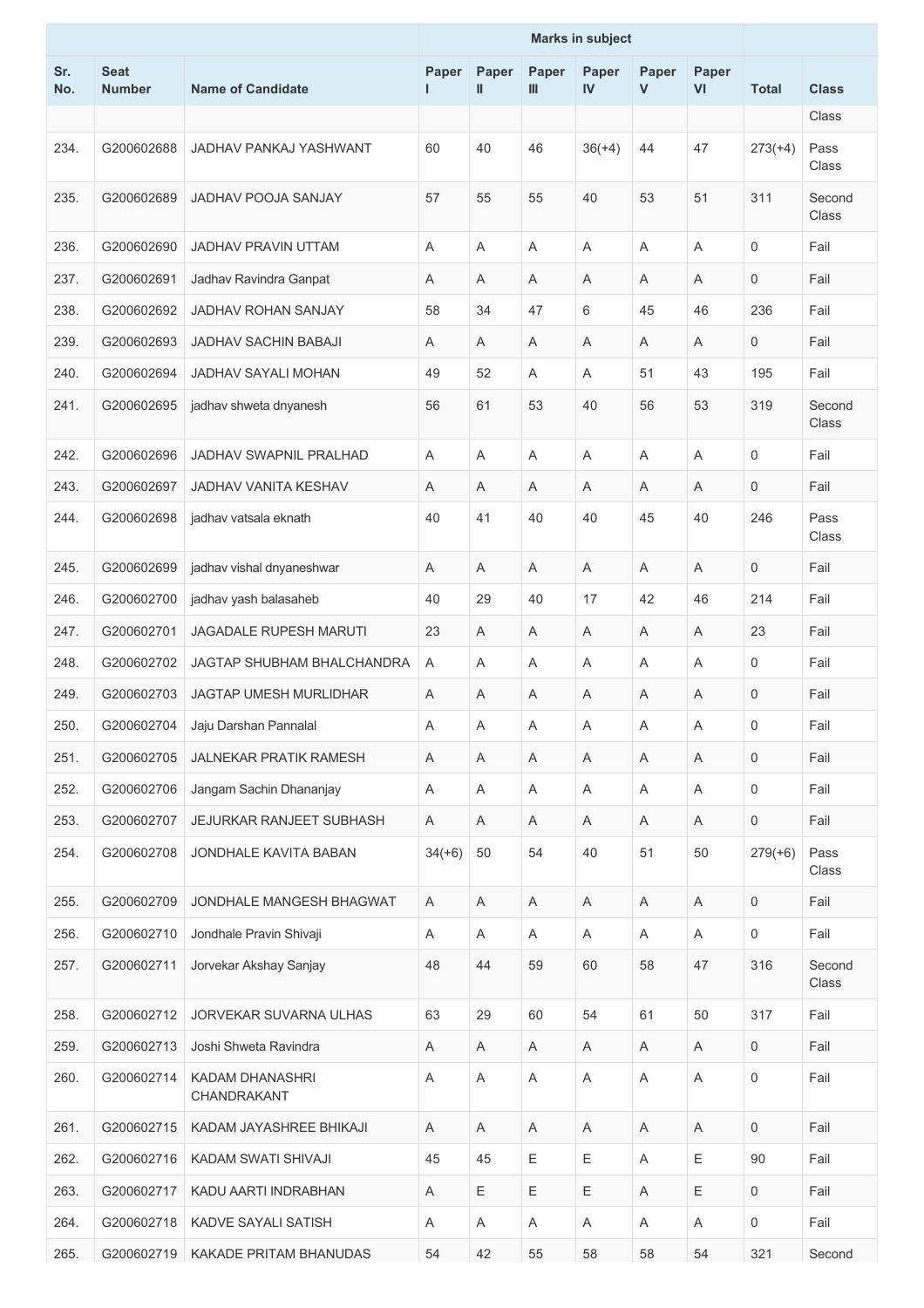|            |                              |                                       | <b>Marks in subject</b> |                       |            |             |                       |             |              |                 |
|------------|------------------------------|---------------------------------------|-------------------------|-----------------------|------------|-------------|-----------------------|-------------|--------------|-----------------|
| Sr.<br>No. | <b>Seat</b><br><b>Number</b> | <b>Name of Candidate</b>              | Paper<br>L.             | Paper<br>$\mathbf{I}$ | Paper<br>Ш | Paper<br>IV | Paper<br>$\mathsf{V}$ | Paper<br>VI | <b>Total</b> | <b>Class</b>    |
|            |                              |                                       |                         |                       |            |             |                       |             |              | Class           |
| 266.       | G200602720                   | kale Arun Kachru                      | 47                      | 26                    | 41         | 30          | 40                    | 35          | 219          | Fail            |
| 267.       | G200602721                   | <b>KALE MAHESH SANJAY</b>             | Α                       | A                     | Α          | A           | A                     | A           | $\mathbf 0$  | Fail            |
| 268.       | G200602722                   | kale reshma kailas                    | 48                      | 40                    | 57         | 50          | 53                    | 43          | 291          | Pass<br>Class   |
| 269.       | G200602723                   | <b>KALE SAKSHI SUNIL</b>              | Α                       | A                     | A          | A           | A                     | A           | 0            | Fail            |
| 270.       | G200602724                   | KALE VAIBHAV BALASAHEB                | Α                       | A                     | A          | A           | A                     | A           | 0            | Fail            |
| 271.       | G200602725                   | KALE VIKAS GORAKSHANATH               | Α                       | A                     | Α          | A           | Α                     | A           | 0            | Fail            |
| 272.       | G200602726                   | KAMBLE POOJA RAMESH                   | 41                      | 34                    | 47         | 30          | 56                    | 29          | 237          | Fail            |
| 273.       | G200602727                   | kamble sujata baliram                 | Ε                       | 32                    | Ε          | 18          | 55                    | 40          | 145          | Fail            |
| 274.       | G200602728                   | Kamble Vaishali Sahebrao              | 57                      | 28                    | 45         | 50          | 56                    | 52          | 288          | Fail            |
| 275.       | G200602729                   | KANADE NITIN CHANDRAKANT              | Α                       | A                     | A          | A           | A                     | A           | 0            | Fail            |
| 276.       | G200602730                   | KANAWADE DHANANJAY<br><b>MADHUKAR</b> | Α                       | A                     | A          | A           | A                     | A           | 0            | Fail            |
| 277.       | G200602731                   | Kanawade Dipti Balasaheb              | 75                      | 43                    | 58         | 55          | 54                    | 48          | 333          | Second<br>Class |
| 278.       | G200602732                   | KANAWADE ROHINI JITENDRA              | A                       | A                     | A          | A           | A                     | A           | 0            | Fail            |
| 279.       | G200602733                   | KANAWADE RUSHIKESH<br>CHANDRABHAN     | 30                      | 34                    | 52         | 52          | 40                    | 41          | 249          | Fail            |
| 280.       | G200602734                   | KANAWADE VISHAL SUBHASH               | 57                      | 40                    | 51         | 33          | 45                    | 42          | 268          | Fail            |
| 281.       | G200602735                   | KANOJ HIRAJI NAMDEO                   | 68                      | 40                    | 40         | 40          | 54                    | 40          | 282          | Pass<br>Class   |
| 282.       | G200602736                   | kapadnis Dhanashree Bhalchandra       | E                       | Ε                     | Ε          | A           | A                     | A           | 0            | Fail            |
| 283.       | G200602737                   | KAPSE ARATI BHAUSAHEB                 | A                       | A                     | A          | Α           | Α                     | $\mathsf A$ | $\mathbf 0$  | Fail            |
| 284.       | G200602738                   | kapse pratik dilip                    | 41                      | 55                    | 55         | 50          | 51                    | $38(+2)$    | $290(+2)$    | Pass<br>Class   |
| 285.       | G200602739                   | karad rekha lahu                      | A                       | A                     | A          | A           | A                     | A           | 0            | Fail            |
| 286.       | G200602740                   | KARAD ROHIT DILIP                     | Ε                       | 40                    | 40         | 40          | 55                    | 44          | 219          | Pass<br>Class   |
| 287.       | G200602741                   | KARANKAL GAUTAM BABURAO               | A                       | A                     | A          | Α           | A                     | $\mathsf E$ | 0            | Fail            |
| 288.       | G200602742                   | KARATE KISHOR SHANKAR                 | A                       | A                     | A          | Α           | Α                     | A           | 0            | Fail            |
| 289.       | G200602743                   | kardak Sushama Pradip                 | 40                      | 34                    | 34         | 12          | 43                    | 35          | 198          | Fail            |
| 290.       | G200602744                   | KARLE AAKASH MAHENDRA                 | A                       | Α                     | A          | Α           | A                     | Α           | 0            | Fail            |
| 291.       | G200602745                   | KARLI SOUNDARYA VITTHAL               | Α                       | Α                     | Α          | Α           | Α                     | Α           | 0            | Fail            |
| 292.       | G200602746                   | karsolkar kaushal rajan               | 41                      | 44                    | 42         | 46          | 43                    | 42          | 258          | Pass<br>Class   |
| 293.       | G200602747                   | KASAR GANESH BHAUSAHEB                | 62                      | 40                    | 58         | 53          | 53                    | 54          | 320          | Second<br>Class |
| 294.       | G200602748                   | KASAR MANGAL BALASAHEB                | 61                      | 66                    | 54         | $38(+2)$    | 52                    | 53          | $324(+2)$    | Pass<br>Class   |
| 295.       | G200602749                   | <b>KASAR SHITAL</b>                   | 40                      | 37                    | 45         | 14          | 50                    | 45          | 231          | Fail            |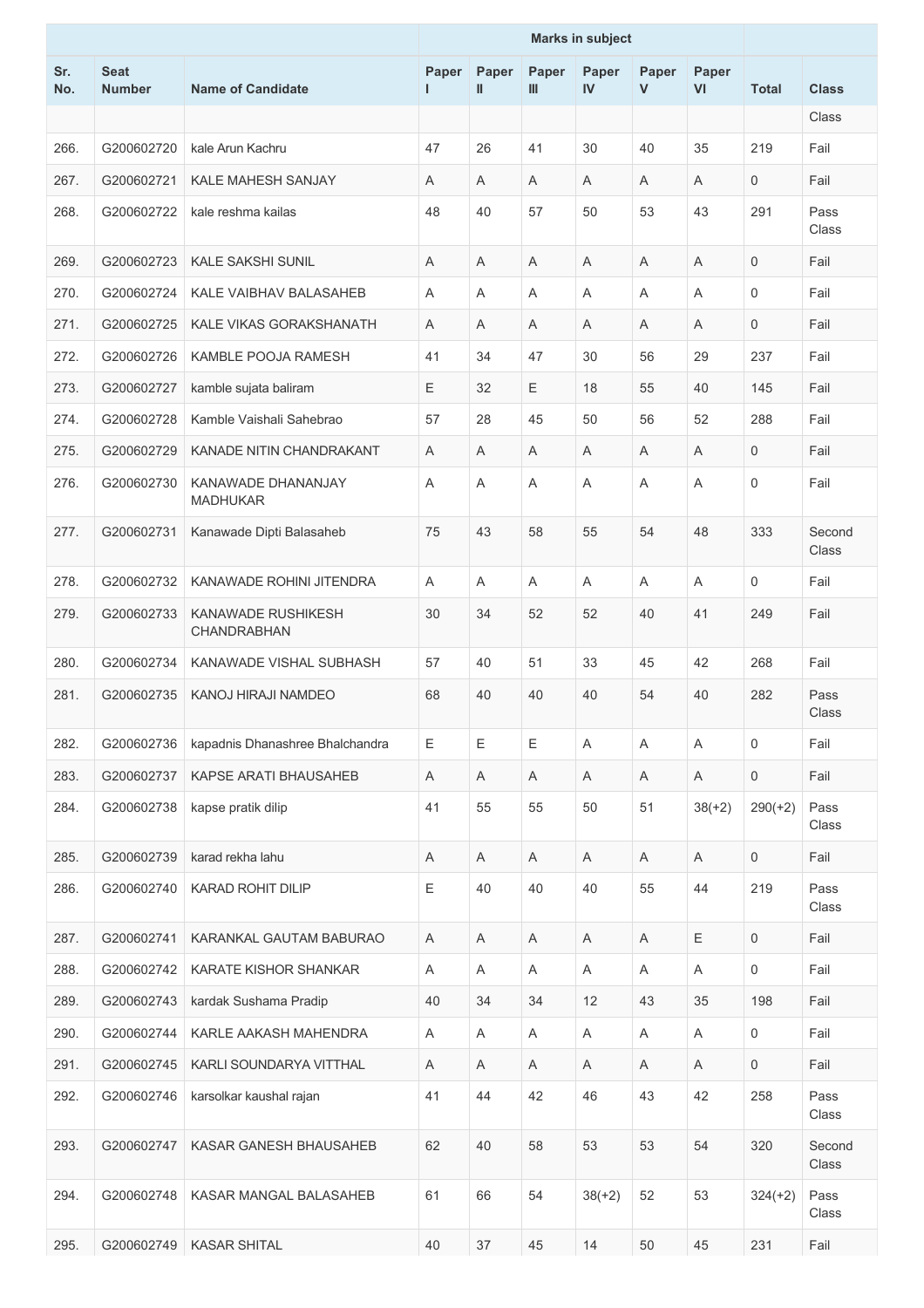|            |                              |                                         | <b>Marks in subject</b> |             |             |              |                       |                |                     |                    |
|------------|------------------------------|-----------------------------------------|-------------------------|-------------|-------------|--------------|-----------------------|----------------|---------------------|--------------------|
| Sr.<br>No. | <b>Seat</b><br><b>Number</b> | <b>Name of Candidate</b>                | Paper<br>н.             | Paper<br>Ш  | Paper<br>Ш  | Paper<br>IV  | Paper<br>$\mathsf{V}$ | Paper<br>VI    | <b>Total</b>        | <b>Class</b>       |
|            |                              | <b>CHANDRASHEKHAR</b>                   |                         |             |             |              |                       |                |                     |                    |
| 296.       | G200602750                   | KASAR VASUDHA KISHOR                    | Α                       | A           | Ε           | A            | Α                     | Ε              | 0                   | Fail               |
| 297.       | G200602751                   | KASLIWAL SHUBHAM RAJKUMAR               | Α                       | Α           | Α           | Α            | Α                     | A              | 0                   | Fail               |
| 298.       | G200602752                   | Kathale Poonam Bhaskar                  | Α                       | A           | Α           | A            | Α                     | A              | $\Omega$            | Fail               |
| 299.       | G200602753                   | KATORE NIKHIL VIJAYRAO                  | A                       | A           | A           | A            | Α                     | A              | 0                   | Fail               |
| 300.       | G200602754                   | <b>KAWALE SWATI SANJAY</b>              | Α                       | Ε           | E           | A            | A                     | A              | 0                   | Fail               |
| 301.       | G200602755                   | KAZI SHAIBAZ AFZAL                      | A                       | A           | A           | A            | A                     | A              | 0                   | Fail               |
| 302.       | G200602756                   | kedare sunny Bhimrao                    | Α                       | Α           | Α           | A            | Α                     | A              | 0                   | Fail               |
| 303.       | G200602757                   | <b>KEKAN SONALI AMBADAS</b>             | Α                       | A           | Α           | A            | Α                     | A              | $\mathbf 0$         | Fail               |
| 304.       | G200602758                   | KHAIRNAR HEMA DEEPAK                    | Α                       | A           | A           | A            | A                     | $\overline{A}$ | 0                   | Fail               |
| 305.       | G200602759                   | KHAIRNAR MANASI NANDKUMAR               | Α                       | A           | Α           | A            | A                     | A              | 0                   | Fail               |
| 306.       | G200602760                   | KHANDAVE SATISH NARAYAN                 | 15                      | A           | A           | A            | Α                     | 24             | 39                  | Fail               |
| 307.       | G200602761                   | Khandgaure Radha Dilip                  | 65                      | 73          | 61          | 66           | 61                    | 60             | 386                 | <b>First Class</b> |
| 308.       | G200602762                   | Khan Mohammad Aarif Mohammad<br>sadique | Α                       | A           | A           | Α            | A                     | Α              | 0                   | Fail               |
| 309.       | G200602763                   | KHAN MOHAMMAD AVESH IMTIYAZ             | A                       | A           | A           | A            | A                     | A              | 0                   | Fail               |
| 310.       | G200602764                   | <b>KHANOLKAR ADITI RAMKRISHNA</b>       | Α                       | Α           | Α           | Α            | Α                     | A              | 0                   | Fail               |
| 311.       | G200602765                   | KHARADE BHUSHAN VASANT                  | Α                       | A           | A           | A            | A                     | A              | $\mathbf 0$         | Fail               |
| 312.       | G200602766                   | KHARAT PRITI JALINDAR                   | Α                       | A           | E           | A            | A                     | Ε              | 0                   | Fail               |
| 313.       | G200602767                   | KHARDE VAISHNAVI SUDHAKAR               | Α                       | A           | Α           | A            | Α                     | A              | 0                   | Fail               |
| 314.       | G200602768                   | khatal pravin Tulshiram                 | Ε                       | A           | E           | Ε            | Ε                     | Ε              | 0                   | Fail               |
| 315.       | G200602769                   | khatal Sanket Ashok                     | Α                       | A           | Α           | Α            | Α                     | Α              | 0                   | Fail               |
| 316.       | G200602770                   | KHELUKAR VIKRAM RAMESH                  | Α                       | A           | Α           | A            | Α                     | A              | $\mathsf{O}\xspace$ | Fail               |
| 317.       | G200602771                   | KHOLAMKAR POONAM DATTATRAY              | E                       | E           | 54          | 42           | 52                    | 43             | 191                 | Pass<br>Class      |
| 318.       | G200602772                   | khute komal sopan                       | A                       | A           | A           | A            | A                     | A              | 0                   | Fail               |
| 319.       | G200602773                   | kirkade arati nivrutti                  | 45                      | 46          | 55          | 52           | 45                    | 46             | 289                 | Pass<br>Class      |
| 320.       | G200602774                   | KOKANE POURNIMA ANIL                    | 40                      | 44          | 52          | 20           | 45                    | 35             | 236                 | Fail               |
| 321.       | G200602775                   | KOLHAL RUPALI DATTATRAY                 | A                       | Α           | Α           | A            | Α                     | A              | 0                   | Fail               |
| 322.       | G200602776                   | kolhe mangesh kailas                    | 54                      | 40          | 50          | 50           | 57                    | 50             | 301                 | Second<br>Class    |
| 323.       | G200602777                   | KOLHE SAURABH SUBHASH                   | A                       | Α           | Α           | Α            | Α                     | Α              | 0                   | Fail               |
| 324.       | G200602778                   | KOTHAWADE ABHIJEET SURESH               | Α                       | Α           | Α           | Α            | Α                     | Α              | 0                   | Fail               |
| 325.       | G200602779                   | KOTHAWADE DEVENDRA RAMDAS               | Α                       | Α           | Α           | Α            | Α                     | $\mathsf A$    | 0                   | Fail               |
| 326.       | G200602780                   | Kothawade Manasi Rajendra               | Α                       | A           | Α           | $\mathsf{A}$ | Α                     | A              | 0                   | Fail               |
| 327.       | G200602781                   | kothawade vilas dilip                   | Α                       | $\mathsf E$ | $\mathsf E$ | Α            | Α                     | Α              | 0                   | Fail               |
| 328.       | G200602782                   | KOTWAL RANI MOHAN                       | Α                       | Α           | Α           | A            | Α                     | A              | 0                   | Fail               |
|            |                              |                                         |                         |             |             |              |                       |                |                     |                    |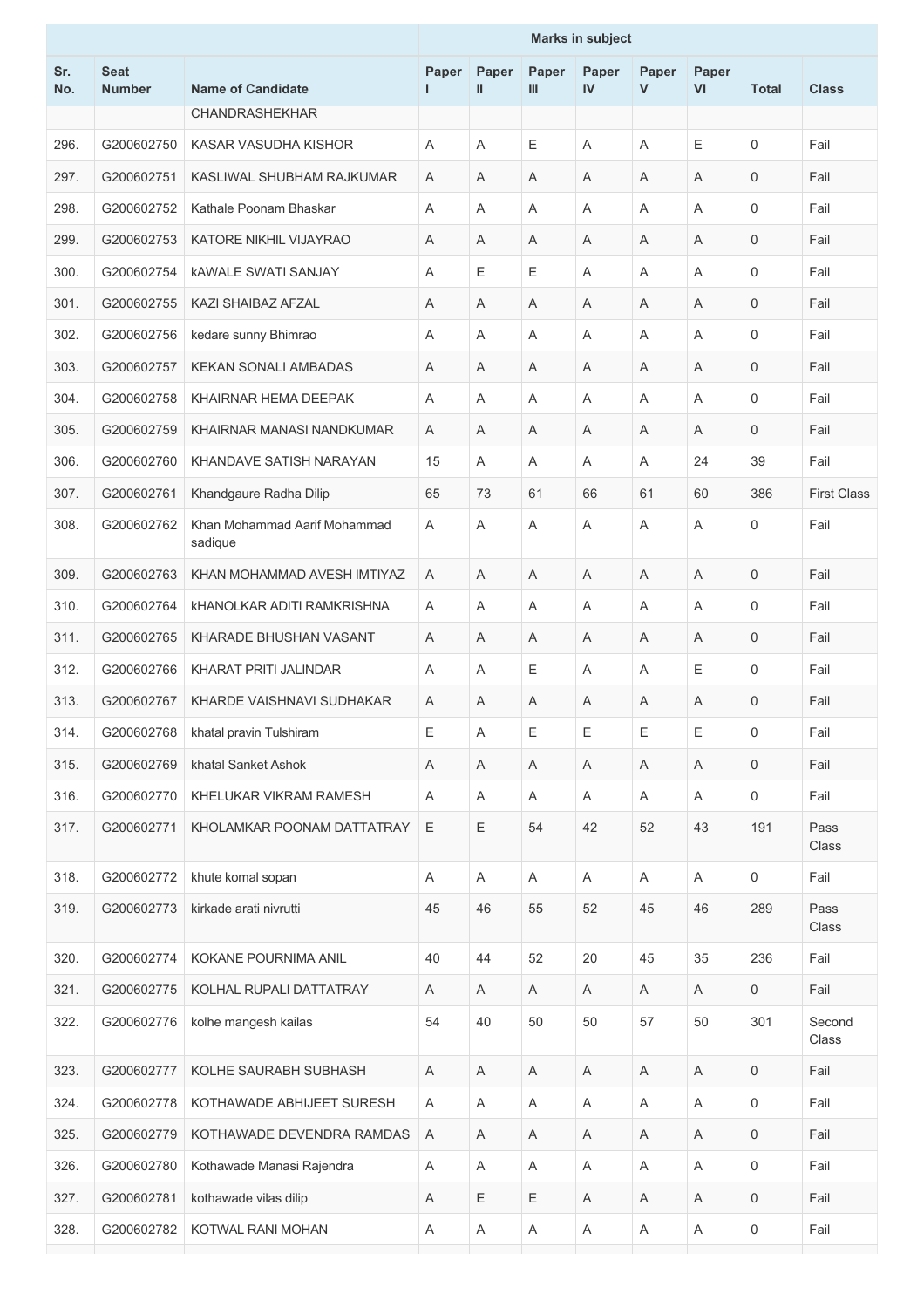|            |                              |                                      | <b>Marks in subject</b> |                           |             |             |             |             |                |               |
|------------|------------------------------|--------------------------------------|-------------------------|---------------------------|-------------|-------------|-------------|-------------|----------------|---------------|
| Sr.<br>No. | <b>Seat</b><br><b>Number</b> | <b>Name of Candidate</b>             | Paper<br>н              | Paper<br>Ш                | Paper<br>Ш  | Paper<br>IV | Paper<br>V  | Paper<br>VI | <b>Total</b>   | <b>Class</b>  |
| 329.       | G200602783                   | kshatriya kirti sudhir               | 43                      | 65                        | 52          | 48          | 45          | 46          | 299            | Pass<br>Class |
| 330.       | G200602784                   | KULDHARAN PRITAM<br>CHANDRABHAN      | 50                      | 29                        | 40          | 32          | 45          | 40          | 236            | Fail          |
| 331.       | G200602785                   | KULKARNI APURVA NARAYAN              | A                       | A                         | A           | A           | A           | A           | $\mathbf{0}$   | Fail          |
| 332.       | G200602786                   | KULKARNI MRUDULA SHRIKANT            | 33                      | 27                        | Α           | Α           | A           | Α           | 60             | Fail          |
| 333.       | G200602787                   | KULKARNI NIVEDITA MURLIDHAR          | Α                       | A                         | Α           | Α           | Α           | Α           | $\mathbf{0}$   | Fail          |
| 334.       | G200602788                   | Kulkarni Prasad Ratnakar             | Α                       | $\overline{A}$            | A           | Α           | A           | A           | $\mathbf 0$    | Fail          |
| 335.       | G200602789                   | KULKARNI SANCHITA SANJAY             | A                       | A                         | Α           | Α           | Α           | A           | $\mathbf 0$    | Fail          |
| 336.       | G200602790                   | KULKARNI SUNIL GAJANAN               | 42                      | 15                        | 42          | 22          | Α           | A           | 121            | Fail          |
| 337.       | G200602791                   | KULKARNI VIKAS RAJENDRA              | Α                       | A                         | Α           | Α           | Α           | Α           | $\mathbf 0$    | Fail          |
| 338.       | G200602792                   | KULTHE SAKSHI SANTOSH                | 54                      | 32                        | Е           | Ε           | 53          | 41          | 180            | Fail          |
| 339.       | G200602793                   | KUMARE MANDAR PRABHAKAR              | Α                       | A                         | Α           | Α           | Α           | Α           | $\mathbf 0$    | Fail          |
| 340.       | G200602794                   | KUMBHAR NIKITA NITIN                 | Α                       | A                         | A           | A           | A           | A           | $\mathbf 0$    | Fail          |
| 341.       | G200602795                   | KUNDE DATTATRAYA EKNATH              | A                       | A                         | A           | A           | A           | A           | $\mathbf 0$    | Fail          |
| 342.       | G200602796                   | KUNDE SURAJ BAPUSAHEB                | Α                       | Α                         | Α           | Α           | A           | Α           | $\mathbf 0$    | Fail          |
| 343.       | G200602797                   | KURHADE PRATIKSHA RAJENDRA           | Α                       | A                         | Α           | Α           | Α           | Α           | $\mathbf{0}$   | Fail          |
| 344.       | G200602798                   | <b>LAGAD KIRTI BHASKAR</b>           | A                       | $\overline{A}$            | A           | Α           | A           | A           | $\mathbf 0$    | Fail          |
| 345.       | G200602799                   | landge komal vilas                   | A                       | A                         | Α           | Α           | Α           | Α           | $\mathbf 0$    | Fail          |
| 346.       | G200602800                   | LANDGE POOJA RAJENDRA                | Α                       | A                         | Α           | Α           | Α           | Α           | $\mathbf 0$    | Fail          |
| 347.       | G200602801                   | LANDGE SAGAR DEVIDAS                 | 26                      | 40                        | 40          | 11          | 36          | 35          | 188            | Fail          |
| 348.       | G200602802                   | <b>LONARE VIKAS KISAN</b>            | Α                       | A                         | A           | A           | A           | A           | $\mathbf 0$    | Fail          |
| 349.       | G200602803                   | LONDHE ATISH BALASAHEB               | Ε                       | 40                        | 34          | 14          | 43          | 31          | 162            | Fail          |
| 350.       | G200602804                   | Londhe Dipali Prakash                | 62                      | Α                         | A           | Α           | A           | Α           | 62             | Fail          |
| 351.       | G200602805                   | MADHAWAI SAMPADA<br><b>BABASAHEB</b> | $\mathsf A$             | $\mathsf A$               | Α           | Α           | Α           | Α           | $\mathbf 0$    | Fail          |
| 352.       | G200602806                   | <b>MAHAJAN RAKESH MOHANRAO</b>       | 63                      | 58                        | 51          | 28          | 50          | 50          | 300            | Fail          |
| 353.       | G200602807                   | Mahajan vyankatesh Sanjay            | A                       | Α                         | Α           | Α           | Α           | Α           | $\mathbf 0$    | Fail          |
| 354.       | G200602808                   | mahale tushar sanjay                 | Α                       | $\boldsymbol{\mathsf{A}}$ | Α           | $\mathsf A$ | Α           | A           | $\mathbf 0$    | Fail          |
| 355.       | G200602809                   | maid sachin arun                     | Α                       | Α                         | A           | Α           | A           | Α           | $\mathbf 0$    | Fail          |
| 356.       | G200602810                   | <b>mAIN TEJAL PRABHAKAR</b>          | Α                       | $\boldsymbol{\mathsf{A}}$ | Α           | $\mathsf A$ | Α           | $\mathsf A$ | $\mathbf 0$    | Fail          |
| 357.       | G200602811                   | MALI ABHILASHA ASHOK                 | Α                       | A                         | Α           | Α           | A           | Α           | $\mathbf 0$    | Fail          |
| 358.       | G200602812                   | <b>MALIK PRATAP BAHSKAR</b>          | Α                       | A                         | Α           | Α           | Α           | $\mathsf A$ | $\mathbf 0$    | Fail          |
| 359.       | G200602813                   | <b>MALI MAYUR BALASAHEB</b>          | $\mathsf A$             | A                         | Α           | A           | Α           | A           | $\overline{0}$ | Fail          |
| 360.       | G200602814                   | MALSANE SAGAR RAMESH                 | 58                      | $34(+6)$                  | $\mathsf E$ | Ε           | $\mathsf E$ | Ε           | $92(+6)$       | Pass<br>Class |
| 361.       | G200602815                   | Mandekar Chandrashekhar Gopichand    | A                       | A                         | Α           | A           | Α           | A           | $\mathbf 0$    | Fail          |
| 362.       | G200602816                   | Mandekar Sagar vilas                 | 43                      | 40                        | 44          | 30          | 45          | 50          | 252            | Fail          |
|            |                              |                                      |                         |                           |             |             |             |             |                |               |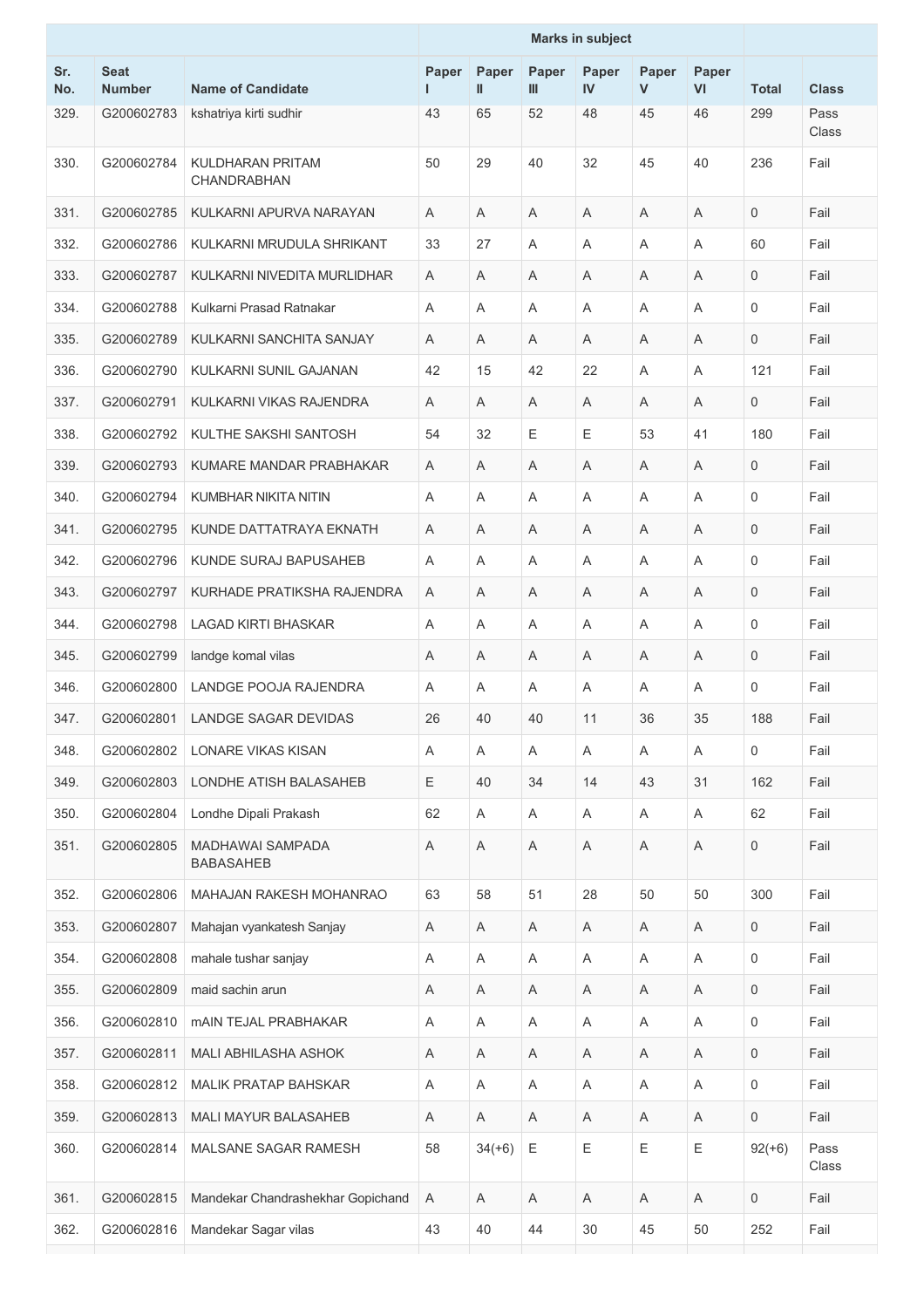|            |                              |                                   | <b>Marks in subject</b> |                           |            |                           |                       |                           |              |                 |
|------------|------------------------------|-----------------------------------|-------------------------|---------------------------|------------|---------------------------|-----------------------|---------------------------|--------------|-----------------|
| Sr.<br>No. | <b>Seat</b><br><b>Number</b> | <b>Name of Candidate</b>          | Paper<br>I.             | Paper<br>Ш                | Paper<br>Ш | Paper<br>IV               | Paper<br>$\mathsf{V}$ | Paper<br>VI               | <b>Total</b> | <b>Class</b>    |
| 363.       | G200602817                   | Mandhane Rishikesh Ashok          | A                       | A                         | Α          | A                         | A                     | A                         | 0            | Fail            |
| 364.       | G200602818                   | mandlik amol kondaji              | 46                      | 46                        | 51         | $34(+6)$                  | 45                    | 50                        | $272(+6)$    | Pass<br>Class   |
| 365.       | G200602819                   | <b>MANDLIK ANIL GORAKH</b>        | Α                       | Α                         | Α          | Α                         | Α                     | Α                         | 0            | Fail            |
| 366.       | G200602820                   | MANDLIK SUPRIYA KARBHARI          | Α                       | A                         | A          | $\mathsf E$               | Е                     | $\mathsf E$               | 0            | Fail            |
| 367.       | G200602821                   | <b>MANE LAKHAN LAXMAN</b>         | Α                       | A                         | Α          | Α                         | Α                     | A                         | 0            | Fail            |
| 368.       | G200602822                   | mankar ratnamala sunil            | Α                       | A                         | A          | Α                         | A                     | A                         | 0            | Fail            |
| 369.       | G200602823                   | MARSHA JAGRUTI VIJAY              | 48                      | 41                        | 45         | 6                         | 44                    | 27                        | 211          | Fail            |
| 370.       | G200602824                   | <b><i>MATE VRUSHALI MOHIT</i></b> | Α                       | A                         | Α          | Α                         | Α                     | Α                         | 0            | Fail            |
| 371.       | G200602825                   | <b>MHASE KIRTI SURYABHAN</b>      | 44                      | 51                        | 52         | 41                        | 57                    | 60                        | 305          | Second<br>Class |
| 372.       | G200602826                   | mhatre samidha ravindra           | 43                      | 40                        | 50         | 46                        | 54                    | 50                        | 283          | Pass<br>Class   |
| 373.       | G200602827                   | MISAR YOGESH BALKRISHNA           | Α                       | Ε                         | A          | Α                         | Α                     | Α                         | 0            | Fail            |
| 374.       | G200602828                   | Mohite Jay Kantilal               | Α                       | A                         | Α          | Α                         | Α                     | Α                         | 0            | Fail            |
| 375.       | G200602829                   | MOHITE RUSHIKESH SUNIL            | 49                      | 22                        | 50         | 48                        | 54                    | 50                        | 273          | Fail            |
| 376.       | G200602830                   | MORE MONIKA NIVRUTTI              | 58                      | 74                        | 53         | $35(+5)$                  | 57                    | 50                        | $327(+5)$    | Pass<br>Class   |
| 377.       | G200602831                   | MORE RUSHIKESH SANJAY             | Α                       | A                         | A          | A                         | A                     | A                         | 0            | Fail            |
| 378.       | G200602832                   | MORE SHRADDHA VIJAY               | Α                       | Α                         | A          | Α                         | Α                     | A                         | 0            | Fail            |
| 379.       | G200602833                   | Mule Dipali Arjun                 | Α                       | A                         | Α          | Α                         | Α                     | Α                         | $\mathbf 0$  | Fail            |
| 380.       | G200602834                   | Mumtaz Husain Shakeb Ahmed        | Α                       | A                         | Α          | Α                         | Α                     | A                         | 0            | Fail            |
| 381.       | G200602835                   | mundada komal anil                | A                       | A                         | A          | A                         | Α                     | A                         | $\mathbf 0$  | Fail            |
| 382.       | G200602836                   | MUSALE GIRISH KASHINATH           | Ε                       | 40                        | 40         | 40                        | E                     | $\mathsf E$               | 120          | Pass<br>Class   |
| 383.       | G200602837                   | NAGARE GANESH SHRIPAT             | Α                       | A                         | A          | Α                         | A                     | A                         | 0            | Fail            |
| 384.       | G200602838                   | NAGARE YOGESH NANDALAL            | Α                       | Α                         | A          | Α                         | A                     | Α                         | 0            | Fail            |
| 385.       | G200602839                   | Nage Bansilal ramchandra          | 61                      | 50                        | 50         | 49                        | 53                    | 50                        | 313          | Second<br>Class |
| 386.       | G200602840                   | NAIK CHETAN NANDKUMAR             | Α                       | A                         | A          | A                         | A                     | A                         | 0            | Fail            |
| 387.       | G200602841                   | Nannavare Ramdas Balu             | Α                       | Α                         | Α          | Α                         | Α                     | Α                         | 0            | Fail            |
| 388.       | G200602842                   | NAVALE ADESH BHAUSAHEB            | Α                       | Α                         | Α          | Α                         | Α                     | Α                         | 0            | Fail            |
| 389.       | G200602843                   | navale ganesh nivrutti            | 59                      | 50                        | 52         | 23                        | 55                    | 50                        | 289          | Fail            |
| 390.       | G200602844                   | NAVALE SUPRIYA BAJIRAO            | 58                      | 59                        | 57         | 51                        | 57                    | 50                        | 332          | Second<br>Class |
| 391.       | G200602845                   | NAWALE VARSHA BALASAHEB           | A                       | A                         | A          | A                         | Α                     | A                         | 0            | Fail            |
| 392.       | G200602846                   | NEHA NARENDRA CHORDIYA            | Α                       | Α                         | Α          | Α                         | Α                     | Α                         | 0            | Fail            |
| 393.       | G200602847                   | NER DHANASHREE SUNIL              | Α                       | $\boldsymbol{\mathsf{A}}$ | A          | $\boldsymbol{\mathsf{A}}$ | A                     | $\boldsymbol{\mathsf{A}}$ | $\mathbf 0$  | Fail            |
| 394.       | G200602848                   | NERKAR TEJASWINI SHARAD           | Α                       | Α                         | Α          | Α                         | Α                     | Α                         | 0            | Fail            |
| 395.       | G200602849                   | nevage sumit balasaheb            | 44                      | 37                        | 47         | 25                        | 44                    | 42                        | 239          | Fail            |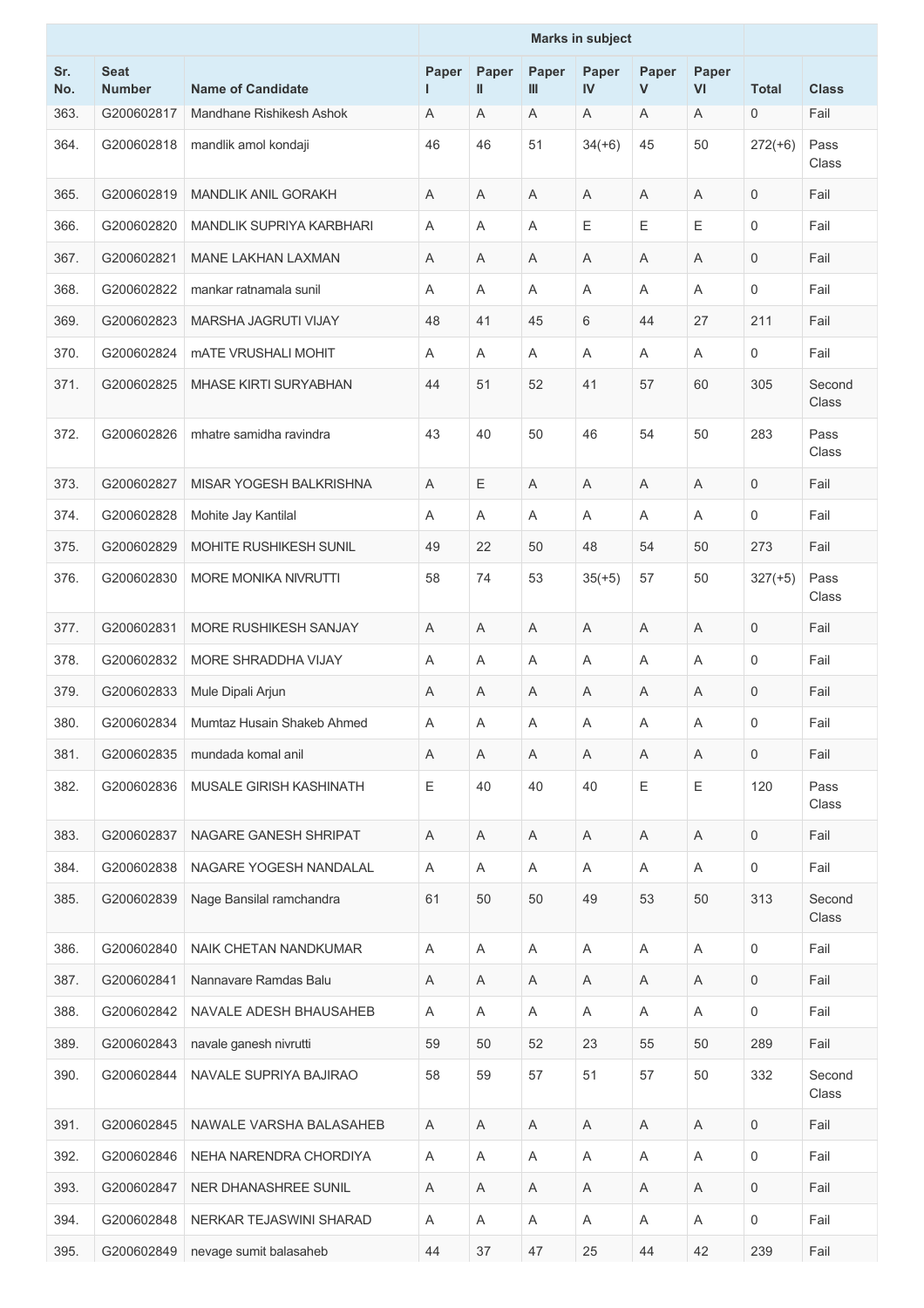| Sr.<br>No. | <b>Seat</b><br><b>Number</b> | <b>Name of Candidate</b>     | Paper<br>I. | Paper<br>$\mathbf{I}$ | Paper<br>Ш | Paper<br>IV | Paper<br>$\mathsf{V}$ | Paper<br>VI | <b>Total</b> | <b>Class</b>  |
|------------|------------------------------|------------------------------|-------------|-----------------------|------------|-------------|-----------------------|-------------|--------------|---------------|
| 396.       | G200602850                   | NIGAL PRACHI SANJAY          | Α           | A                     | A          | A           | Α                     | A           | 0            | Fail          |
| 397.       | G200602851                   | NIKAM AMAR VIJAYRAO          | Α           | A                     | A          | Α           | A                     | A           | 0            | Fail          |
| 398.       | G200602852                   | NIKAM POOJA ANANDRAO         | 51          | 44                    | 46         | 52          | 59                    | 44          | 296          | Pass<br>Class |
| 399.       | G200602853                   | <b>NIKAM RANI DIPAK</b>      | Α           | A                     | Α          | A           | Α                     | A           | 0            | Fail          |
| 400.       | G200602854                   | NIKAM YOGESH KAILAS          | 44          | 47                    | 44         | 19          | 45                    | 40          | 239          | Fail          |
| 401.       | G200602855                   | Nikhade Jyoti Ramdas         | Α           | A                     | A          | Α           | A                     | A           | 0            | Fail          |
| 402.       | G200602856                   | NINAYADE SHUBHANGI VITTHAL   | Α           | Α                     | Α          | A           | Α                     | A           | 0            | Fail          |
| 403.       | G200602857                   | nirbhavane pooja prakash     | Е           | A                     | Ε          | Ε           | Ε                     | Ε           | $\mathbf 0$  | Fail          |
| 404.       | G200602858                   | nirbhavane pooja prakash     | Ε           | A                     | E          | Ε           | E                     | Ε           | 0            | Fail          |
| 405.       | G200602859                   | NIRMAL ASHWINI ASHOK         | Α           | A                     | Α          | Α           | Α                     | A           | 0            | Fail          |
| 406.       | G200602860                   | NITANJALI BHARAT NAWALE      | 43          | 46                    | 43         | 40          | 42                    | 46          | 260          | Pass<br>Class |
| 407.       | G200602861                   | NYAHARKAR VARSHA ABAJI       | 52          | 59                    | 51         | $34(+6)$    | 53                    | 52          | $301(+6)$    | Pass<br>Class |
| 408.       | G200602862                   | OHOL PRADEEP SAHEBRAO        | Α           | A                     | Α          | A           | Α                     | A           | 0            | Fail          |
| 409.       | G200602863                   | Pabalkar Pragati Dattatrya   | Α           | A                     | A          | A           | A                     | A           | 0            | Fail          |
| 410.       | G200602864                   | PABALKAR YOGESH KESHMAV      | 61          | 43                    | 45         | 48          | 50                    | 47          | 294          | Pass<br>Class |
| 411.       | G200602865                   | PADE AJINKYA PRADEEP         | 47          | 40                    | $34(+6)$   | 40          | 50                    | 46          | $257(+6)$    | Pass<br>Class |
| 412.       | G200602866                   | PAGAR ANKUSH KAILAS          | 44          | $34(+6)$              | 45         | 44          | 50                    | 41          | $258(+6)$    | Pass<br>Class |
| 413.       | G200602867                   | PAGAR KOMAL MOTHABHAU        | 56          | 17                    | 55         | 24          | 55                    | 45          | 252          | Fail          |
| 414.       | G200602868                   | panchakshari nikhil kishor   | A           | A                     | Α          | Α           | Α                     | Α           | 0            | Fail          |
| 415.       | G200602869                   | PANGAVHANE NIKHIL KAILAS     | 55          | 67                    | 51         | 20          | 41                    | 53          | 287          | Fail          |
| 416.       | G200602870                   | Panhale Gauri Prakash        | Α           | Α                     | Α          | A           | Α                     | A           | 0            | Fail          |
| 417.       | G200602871                   | <b>pARASHARE NILESH ARUN</b> | A           | Α                     | Α          | Α           | Α                     | Α           | 0            | Fail          |
| 418.       | G200602872                   | PARDESHI ROSHAN BHARATSINGH  | Α           | Α                     | Α          | Α           | Α                     | Α           | 0            | Fail          |
| 419.       | G200602873                   | parkhe jyoti gorakshnath     | 52          | 62                    | 43         | 49          | 33                    | 52          | 291          | Fail          |
| 420.       | G200602874                   | Patel Krupal Subodh          | 47          | 31                    | 30         | 19          | 31                    | 44          | 202          | Fail          |
| 421.       | G200602875                   | PATHADIYA NEHA GANESH        | A           | Α                     | Α          | A           | Α                     | A           | 0            | Fail          |
| 422.       | G200602876                   | PATHADIYA SHRADDHA VIJAY     | Α           | Α                     | A          | A           | A                     | A           | 0            | Fail          |
| 423.       | G200602877                   | PATHAK NISHANT DIPAK         | Α           | A                     | Α          | A           | Α                     | A           | 0            | Fail          |
| 424.       | G200602878                   | PATHAK RAHUL MANILAL         | Ε           | A                     | Ε          | Α           | Ε                     | A           | 0            | Fail          |
| 425.       | G200602879                   | Pathan Rajubhai Gulab        | Α           | A                     | Α          | A           | Α                     | A           | 0            | Fail          |
| 426.       | G200602880                   | PATIL AKSHAY CHUDAMAN        | A           | A                     | Α          | A           | Α                     | A           | 0            | Fail          |
| 427.       | G200602881                   | PATIL ARCHANA LAHANU         | 63          | 59                    | 56         | 50          | Α                     | Α           | 228          | Fail          |
| 428.       | G200602882                   | PATIL ASHWINI GOKUL          | Α           | A                     | A          | A           | Α                     | A           | 0            | Fail          |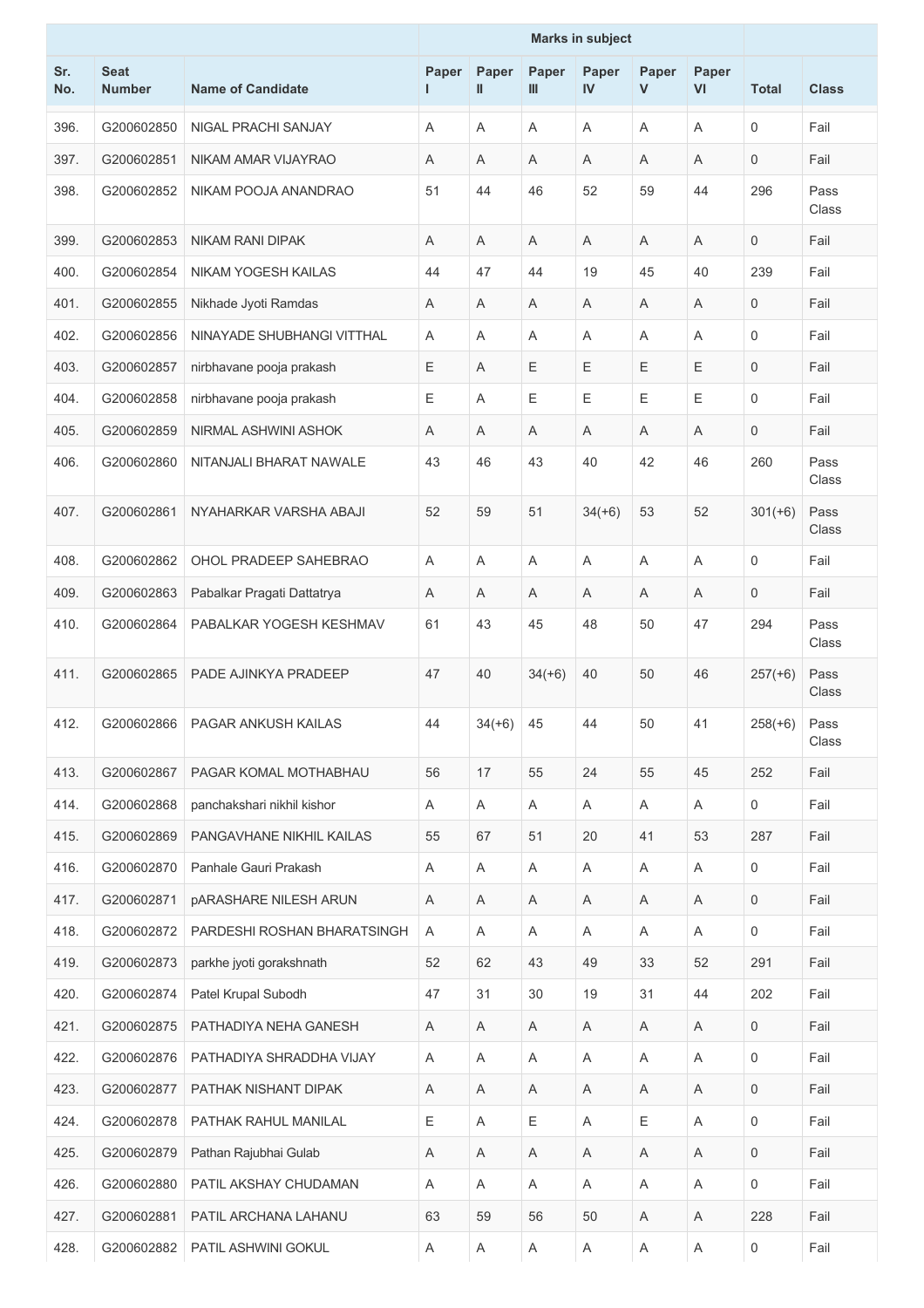|            |                              |                              | <b>Marks in subject</b> |                           |             |                           |             |                           |                     |                    |
|------------|------------------------------|------------------------------|-------------------------|---------------------------|-------------|---------------------------|-------------|---------------------------|---------------------|--------------------|
| Sr.<br>No. | <b>Seat</b><br><b>Number</b> | <b>Name of Candidate</b>     | Paper<br>T.             | Paper<br>Ш                | Paper<br>Ш  | Paper<br>IV               | Paper<br>V  | Paper<br>VI               | <b>Total</b>        | <b>Class</b>       |
| 429.       | G200602883                   | PATIL DEVENDRA ANANDRAO      | Α                       | A                         | A           | A                         | A           | A                         | $\mathbf 0$         | Fail               |
| 430.       | G200602884                   | <b>PATIL Dinesh Gulabrao</b> | Α                       | A                         | A           | A                         | A           | A                         | $\mathbf 0$         | Fail               |
| 431.       | G200602885                   | Patil nandakishor Bhagwan    | $\overline{7}$          | 7                         | 12          | 0                         | 18          | 17                        | 61                  | Fail               |
| 432.       | G200602886                   | Patil Pooja Prashant         | 59                      | 55                        | 56          | 48                        | 55          | 50                        | 323                 | Second<br>Class    |
| 433.       | G200602887                   | <b>PATIL SAGAR SHARAD</b>    | 43                      | 58                        | 50          | 23                        | 42          | 34                        | 250                 | Fail               |
| 434.       | G200602888                   | PATIL SHEKHAR HIRALAL        | Α                       | A                         | Α           | A                         | A           | A                         | $\mathbf 0$         | Fail               |
| 435.       | G200602889                   | PATIL SHIVANI SATISH         | Α                       | A                         | Α           | Ε                         | A           | Ε                         | $\mathbf 0$         | Fail               |
| 436.       | G200602890                   | <b>PATIL SRUSHTI RAMDAS</b>  | Α                       | A                         | A           | Α                         | A           | Α                         | $\mathbf 0$         | Fail               |
| 437.       | G200602891                   | PATIL SURESH TARACHAND       | A                       | A                         | Α           | Α                         | Α           | Ε                         | $\overline{0}$      | Fail               |
| 438.       | G200602892                   | PATIL VAISHALI BALKRISHNA    | Α                       | A                         | A           | Α                         | A           | Α                         | $\mathbf 0$         | Fail               |
| 439.       | G200602893                   | PATIL VARSHA DILIP           | Α                       | A                         | A           | A                         | A           | A                         | $\mathbf 0$         | Fail               |
| 440.       | G200602894                   | PATIL VINAYAK SHYAMKANT      | A                       | $\overline{A}$            | Α           | Α                         | A           | A                         | $\Omega$            | Fail               |
| 441.       | G200602895                   | patwa Ajit Gaynmal           | Α                       | A                         | Α           | Α                         | Α           | Α                         | $\mathbf 0$         | Fail               |
| 442.       | G200602896                   | PAWAR NISHA DILIP            | A                       | A                         | Α           | Α                         | A           | Α                         | $\mathbf 0$         | Fail               |
| 443.       | G200602897                   | PAWAR AKSHAY NIVRUTTI        | Α                       | A                         | A           | Α                         | A           | A                         | $\mathbf 0$         | Fail               |
| 444.       | G200602898                   | <b>PAWAR CHETAN EKNATH</b>   | 61                      | $37(+3)$                  | 52          | 46                        | 54          | 40                        | $290(+3)$           | Pass<br>Class      |
| 445.       | G200602899                   | PAWAR DIPALI JAGDISH         | A                       | A                         | A           | A                         | Α           | Α                         | $\mathbf 0$         | Fail               |
| 446.       | G200602900                   | Pawar Harshali Sitaram       | Α                       | A                         | Α           | Α                         | Α           | Α                         | $\mathbf 0$         | Fail               |
| 447.       | G200602901                   | pawar mahesh mhalu           | Α                       | Α                         | A           | Α                         | A           | Α                         | $\mathbf 0$         | Fail               |
| 448.       | G200602902                   | PAWAR MANSI BHARAT           | 36                      | 52                        | 43          | 12                        | 36          | 34                        | 213                 | Fail               |
| 449.       | G200602903                   | PAWAR MONIKA DILIP           | 52                      | 61                        | 50          | 22                        | 41          | 35                        | 261                 | Fail               |
| 450.       | G200602904                   | <b>pAWAR RAJEDNRA KHANDU</b> | Α                       | $\boldsymbol{\mathsf{A}}$ | Α           | Α                         | Α           | A                         | $\mathbf 0$         | Fail               |
| 451.       | G200602905                   | pawar rohit tulshidas        | Α                       | A                         | A           | Α                         | A           | Α                         | 0                   | Fail               |
| 452.       | G200602906                   | Pawar Rupali Uttam           | Α                       | $\boldsymbol{\mathsf{A}}$ | Α           | Α                         | Α           | A                         | $\mathbf 0$         | Fail               |
| 453.       | G200602907                   | PAWAR RUTUJA RAMESH          | Α                       | A                         | A           | Α                         | A           | Α                         | $\mathbf 0$         | Fail               |
| 454.       | G200602908                   | pawar swati jagan            | Α                       | Α                         | A           | Α                         | Α           | A                         | $\mathbf 0$         | Fail               |
| 455.       | G200602909                   | PAWAR VITTHAL BABAN          | A                       | A                         | Α           | A                         | Α           | A                         | $\mathbf 0$         | Fail               |
| 456.       | G200602910                   | pawase rahul kisan           | 61                      | 76                        | 60          | 52                        | 60          | $46(+5)$                  | $355(+5)$           | <b>First Class</b> |
| 457.       | G200602911                   | pawase snehal kashinath      | Α                       | $\boldsymbol{\mathsf{A}}$ | Α           | Α                         | Α           | A                         | $\mathbf 0$         | Fail               |
| 458.       | G200602912                   | PAWASE SUNIL RAOSAHEB        | Α                       | A                         | A           | A                         | Α           | A                         | $\mathsf{O}\xspace$ | Fail               |
| 459.       | G200602913                   | PAYMODE AARTI MACHINDRA      | Α                       | Α                         | A           | Α                         | A           | Α                         | 0                   | Fail               |
| 460.       | G200602914                   | PAYMODE MAYURI KAILAS        | Α                       | $\boldsymbol{\mathsf{A}}$ | Α           | $\mathsf A$               | Α           | $\mathsf A$               | $\mathbf 0$         | Fail               |
| 461.       | G200602915                   | phatangare kanchan dipak     | A                       | A                         | A           | Α                         | A           | Α                         | $\mathbf 0$         | Fail               |
| 462.       | G200602916                   | <b>pITALE LEENA PRADEEP</b>  | 59                      | 43                        | Ε           | $36(+4)$                  | 66          | 50                        | $254(+4)$           | Pass<br>Class      |
| 463.       | G200602917                   | PITALIYA PRIYANKA PRAKASH    | Α                       | $\boldsymbol{\mathsf{A}}$ | $\mathsf A$ | $\boldsymbol{\mathsf{A}}$ | $\mathsf A$ | $\boldsymbol{\mathsf{A}}$ | $\mathsf{O}\xspace$ | Fail               |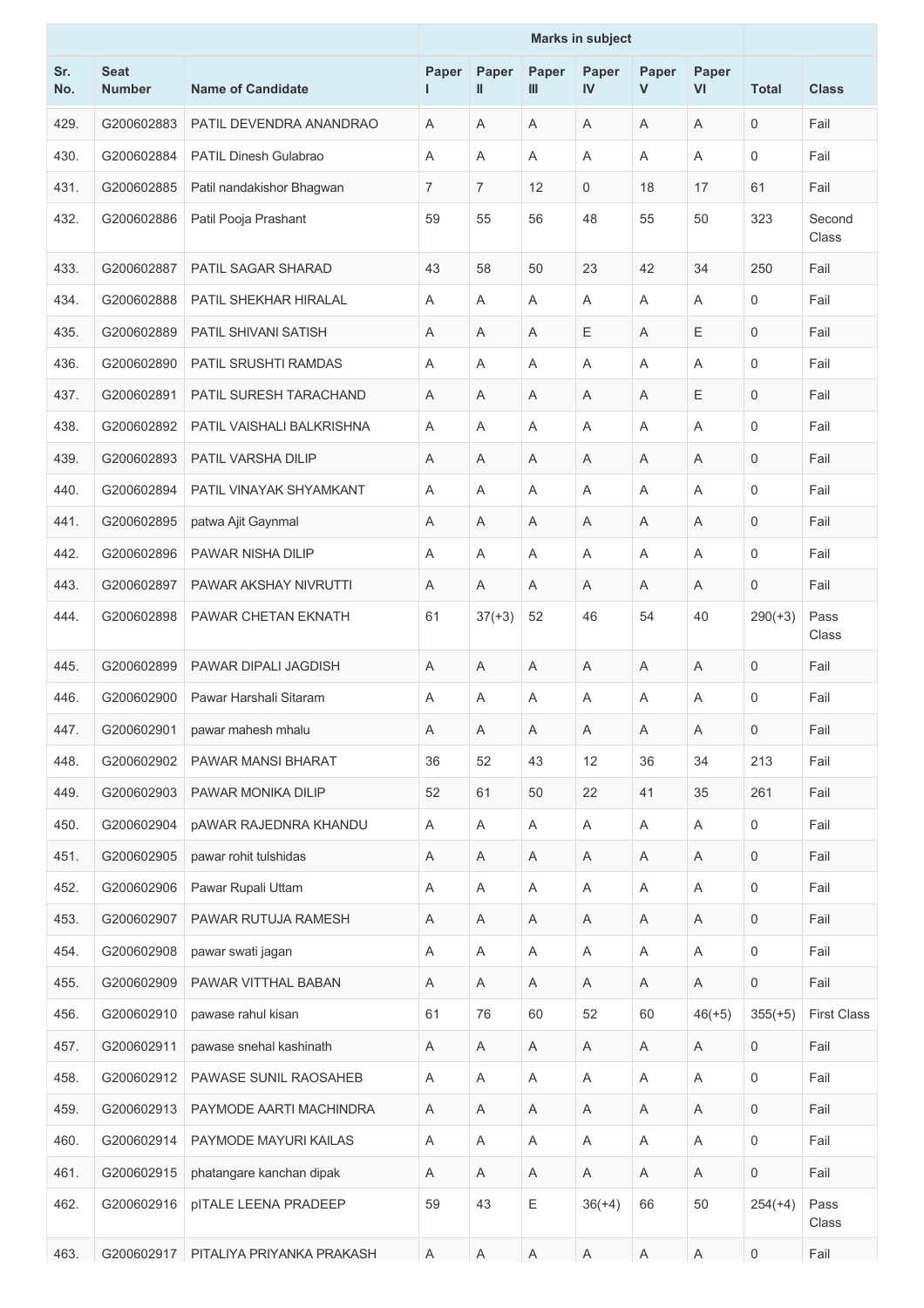| Sr.<br>No. | <b>Seat</b><br><b>Number</b> | <b>Name of Candidate</b>          | Paper<br>L. | Paper<br>$\mathbf{I}$ | Paper<br>Ш | Paper<br>IV               | Paper<br>$\mathsf{V}$ | Paper<br>VI | <b>Total</b> | <b>Class</b>    |
|------------|------------------------------|-----------------------------------|-------------|-----------------------|------------|---------------------------|-----------------------|-------------|--------------|-----------------|
| 464.       | G200602918                   | POTE AARTI NAMDEV                 | A           | A                     | Α          | A                         | Α                     | A           | 0            | Fail            |
| 465.       | G200602919                   | Pote Kaveri Ajit                  | 48          | 29                    | 33         | 24                        | 56                    | 43          | 233          | Fail            |
| 466.       | G200602920                   | PURKAR DHANANJAY TRAMBAK          | Α           | A                     | Α          | A                         | Α                     | A           | 0            | Fail            |
| 467.       | G200602921                   | PUROHIT KUNAL RAJENDRA            | 51          | 57                    | 50         | 32                        | 45                    | 52          | 287          | Fail            |
| 468.       | G200602922                   | RAJGURUKAR DEVYANI SANTOSH        | 44          | 61                    | 50         | 50                        | 52                    | 45          | 302          | Second<br>Class |
| 469.       | G200602923                   | rajpurohit sandipkumar gumansingh | Α           | Α                     | Α          | A                         | Α                     | A           | 0            | Fail            |
| 470.       | G200602924                   | Rajput Chetansinh Lotansinh       | Α           | A                     | Α          | A                         | A                     | A           | 0            | Fail            |
| 471.       | G200602925                   | RAJWAR KAPILDEV VINOD             | Α           | A                     | Α          | A                         | Α                     | A           | 0            | Fail            |
| 472.       | G200602926                   | RANE NEHA GOPAL                   | Α           | Α                     | A          | A                         | A                     | A           | 0            | Fail            |
| 473.       | G200602927                   | Rasal Sagar Navnath               | A           | A                     | A          | A                         | A                     | A           | 0            | Fail            |
| 474.       | G200602928                   | rathod kirti babusing             | Α           | Α                     | Α          | Α                         | Α                     | Α           | 0            | Fail            |
| 475.       | G200602929                   | RATHOD PRITY RAJENDRA             | Α           | A                     | Α          | A                         | Α                     | A           | 0            | Fail            |
| 476.       | G200602930                   | Ratnaparkhi Dhanashri Sudhir      | Α           | A                     | A          | A                         | A                     | A           | 0            | Fail            |
| 477.       | G200602931                   | <b>RAUT AMIT RAMESH</b>           | 49          | $36(+4)$              | 51         | 50                        | 52                    | 50          | $288(+4)$    | Pass<br>Class   |
| 478.       | G200602932                   | raut bhagyashri raosaheb          | Α           | $\overline{A}$        | A          | A                         | A                     | A           | 0            | Fail            |
| 479.       | G200602933                   | RAUT DIPAK RAMNATH                | Α           | A                     | Α          | A                         | Α                     | A           | 0            | Fail            |
| 480.       | G200602934                   | <b>rAUT PALLAVI TUKARM</b>        | Α           | A                     | Α          | A                         | Α                     | A           | 0            | Fail            |
| 481.       | G200602935                   | raut samiksha ketan               | Α           | A                     | A          | A                         | A                     | A           | 0            | Fail            |
| 482.       | G200602936                   | Redekar Rushikesh Anand           | Α           | Α                     | Ε          | Α                         | Α                     | Ε           | 0            | Fail            |
| 483.       | G200602937                   | REVGADE NIKITA DATTATRYA          | Α           | Α                     | Α          | Α                         | Α                     | Α           | $\mathbf 0$  | Fail            |
| 484.       | G200602938                   | Rokade Priyanka Chandrkant        | A           | A                     | Α          | $\boldsymbol{\mathsf{A}}$ | Α                     | A           | 0            | Fail            |
| 485.       | G200602939                   | RUPAWATE NITIN BALU               | 29          | 40                    | 50         | 39                        | 45                    | 40          | 243          | Fail            |
| 486.       | G200602940                   | Rupwate Rohit Ashok               | Α           | A                     | Α          | $\boldsymbol{\mathsf{A}}$ | A                     | A           | 0            | Fail            |
| 487.       | G200602941                   | SABALE KOMAL SURESH               | Α           | Α                     | Α          | Α                         | Α                     | Α           | 0            | Fail            |
| 488.       | G200602942                   | SABALE RAJESHWERI ARUN            | Α           | A                     | Α          | $\boldsymbol{\mathsf{A}}$ | Α                     | A           | 0            | Fail            |
| 489.       | G200602943                   | SAHANE NILAM ANNASAHEB            | 41          | 47                    | 50         | 40                        | 56                    | 43          | 277          | Pass<br>Class   |
| 490.       | G200602944                   | SAHANE SONALI TUKARAM             | Α           | Α                     | Α          | A                         | Α                     | A           | 0            | Fail            |
| 491.       | G200602945                   | Sahare Vaibhav Kalidas            | Α           | $\mathsf A$           | Α          | Α                         | Α                     | A           | 0            | Fail            |
| 492.       | G200602946                   | SAINDANE TEJASWI SANTOSH          | 44          | 61                    | 52         | 46                        | 62                    | 57          | 322          | Second<br>Class |
| 493.       | G200602947                   | salunke dinesh harchand           | Α           | Α                     | Α          | Α                         | Α                     | A           | 0            | Fail            |
| 494.       | G200602948                   | Salunke Popat Baban               | $\mathsf A$ | A                     | Α          | $\boldsymbol{\mathsf{A}}$ | Α                     | A           | 0            | Fail            |
| 495.       | G200602949                   | SALUNKE PRAVIN TANAJI             | 37          | 51                    | 46         | 29                        | 53                    | 35          | 251          | Fail            |
| 496.       | G200602950                   | Salunkhe Mangesh Shamkant         | Α           | Α                     | Α          | Α                         | Α                     | A           | 0            | Fail            |
| 497.       | G200602951                   | SALVE ANIKET ASARAM               | 32          | 40                    | 41         | 24                        | 44                    | 34          | 215          | Fail            |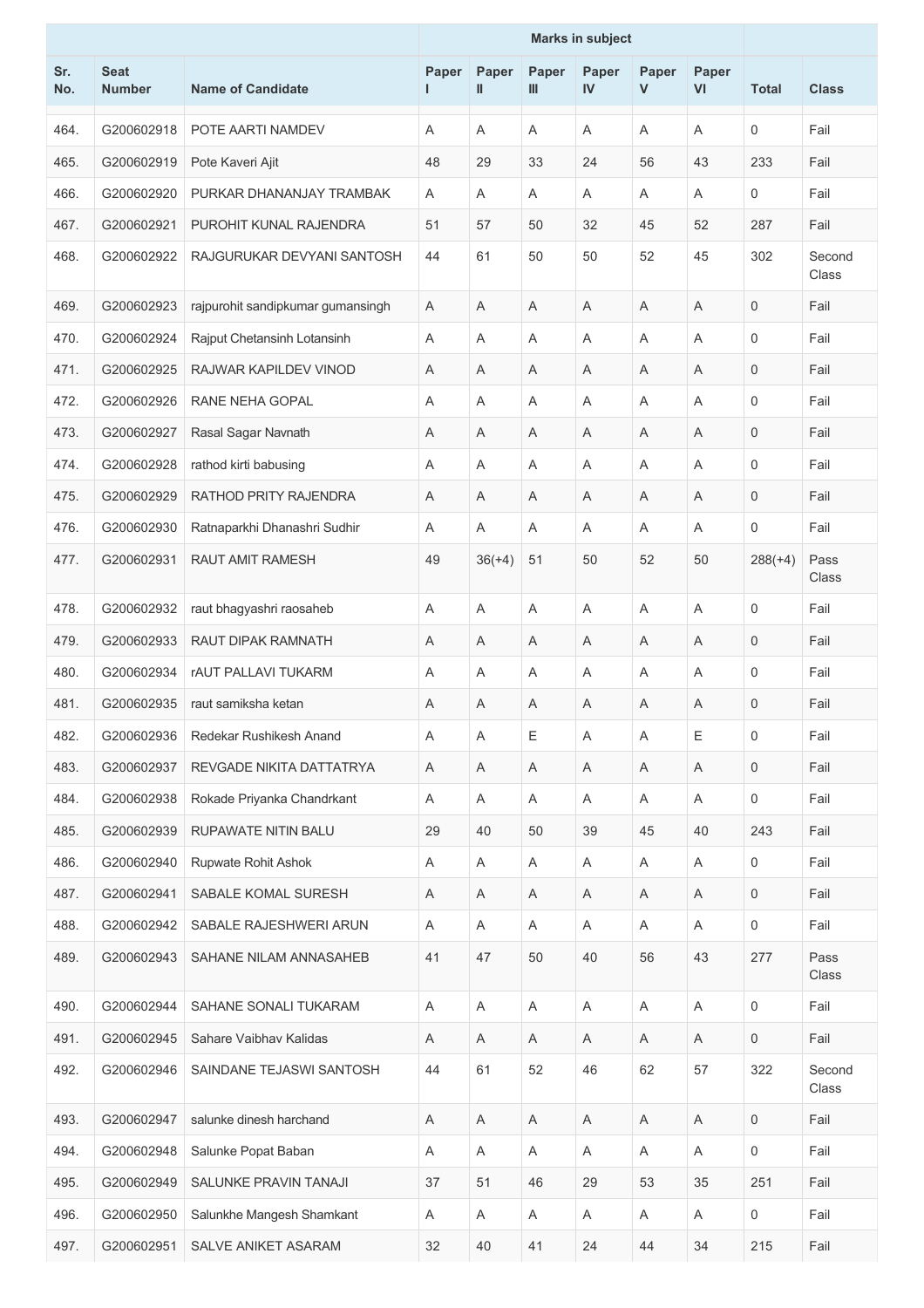|            |                              |                                             | <b>Marks in subject</b> |                           |            |                           |                       |                           |              |                 |
|------------|------------------------------|---------------------------------------------|-------------------------|---------------------------|------------|---------------------------|-----------------------|---------------------------|--------------|-----------------|
| Sr.<br>No. | <b>Seat</b><br><b>Number</b> | <b>Name of Candidate</b>                    | Paper<br>L.             | Paper<br>$\mathbf{I}$     | Paper<br>Ш | Paper<br>IV               | Paper<br>$\mathsf{V}$ | Paper<br>VI               | <b>Total</b> | <b>Class</b>    |
| 498.       | G200602952                   | salve seema tatyarao                        | Α                       | A                         | Α          | A                         | Α                     | A                         | 0            | Fail            |
| 499.       | G200602953                   | Sanap Ganesh Sudhakar                       | Α                       | A                         | Α          | A                         | A                     | A                         | 0            | Fail            |
| 500.       | G200602954                   | SANAP VANITA SURESH                         | Α                       | Α                         | Α          | Α                         | Α                     | Α                         | 0            | Fail            |
| 501.       | G200602955                   | <b>SANAP VISHAL SHARAD</b>                  | 40                      | 54                        | 42         | 6                         | A                     | A                         | 142          | Fail            |
| 502.       | G200602956                   | SANCHETI PARESH PARAS                       | 55                      | 46                        | 55         | 48                        | 60                    | 52                        | 316          | Second<br>Class |
| 503.       | G200602957                   | SANGALE PRIYANKA SANJAY                     | 52                      | $35(+5)$                  | 53         | 44                        | 54                    | 50                        | $288(+5)$    | Pass<br>Class   |
| 504.       | G200602958                   | SANGLE PRAGATI VITTHAL                      | A                       | A                         | A          | A                         | A                     | A                         | 0            | Fail            |
| 505.       | G200602959                   | SATPUTE HARSHADA RAJENDRA                   | Α                       | A                         | A          | A                         | A                     | A                         | 0            | Fail            |
| 506.       | G200602960                   | Satpute Navnath Ambadas                     | Α                       | A                         | Α          | A                         | Α                     | A                         | 0            | Fail            |
| 507.       | G200602961                   | satpute pooja Mahendra                      | Α                       | A                         | Α          | Α                         | Α                     | A                         | 0            | Fail            |
| 508.       | G200602962                   | SATPUTE SANTOSH RAOSAHEB                    | Α                       | Α                         | Α          | Α                         | Α                     | A                         | 0            | Fail            |
| 509.       | G200602963                   | SATPUTE SONALI DEVRAM                       | Α                       | A                         | A          | A                         | A                     | A                         | 0            | Fail            |
| 510.       | G200602964                   | sawale kanchan ramesh                       | Α                       | A                         | Α          | A                         | Α                     | A                         | 0            | Fail            |
| 511.       | G200602965                   | SAWALE MAYURI KAILAS                        | Α                       | A                         | A          | A                         | A                     | A                         | 0            | Fail            |
| 512.       | G200602966                   | SAWANT ANITA PANDHARINATH                   | Α                       | $\overline{A}$            | A          | A                         | A                     | A                         | 0            | Fail            |
| 513.       | G200602967                   | SAYYAD SANA NISAR                           | Α                       | A                         | Α          | A                         | Α                     | A                         | 0            | Fail            |
| 514.       | G200602968                   | sayyed farhin shahid                        | 49                      | 62                        | 57         | 48                        | 61                    | 55                        | 332          | Second<br>Class |
| 515.       | G200602969                   | shahane tushar vilas                        | 33                      | 35                        | 40         | 16                        | 44                    | 34                        | 202          | Fail            |
| 516.       | G200602970                   | SHAIKH FIRDOS CHIRAGODDIN                   | A                       | A                         | Α          | A                         | Α                     | A                         | 0            | Fail            |
| 517.       | G200602971                   | <b>SHAIKH FIROJ AKIL</b>                    | 40                      | 57                        | 41         | 6                         | 6                     | 42                        | 192          | Fail            |
| 518.       | G200602972                   | Shaikh imtiyaz Ismail                       | Α                       | Α                         | Α          | Α                         | Α                     | Α                         | 0            | Fail            |
| 519.       | G200602973                   | shaikh rijavan dagadu                       | Α                       | Α                         | Α          | Α                         | A                     | A                         | $\mathbf 0$  | Fail            |
| 520.       | G200602974                   | SHAIKH TANVIR HUSEN                         | Α                       | A                         | Α          | $\boldsymbol{\mathsf{A}}$ | Α                     | A                         | 0            | Fail            |
| 521.       | G200602975                   | Shamoel Zaki Farooqui                       | Α                       | A                         | Α          | Α                         | Α                     | A                         | 0            | Fail            |
| 522.       | G200602976                   | SHARMA NIKITA GOVIND                        | Α                       | A                         | Α          | $\boldsymbol{\mathsf{A}}$ | Α                     | A                         | 0            | Fail            |
| 523.       | G200602977                   | <b>SHARMA RAHUL</b><br><b>RAMESHCHANDRA</b> | Α                       | A                         | Α          | Α                         | Α                     | Α                         | 0            | Fail            |
| 524.       | G200602978                   | sharma richa kamlesh                        | 52                      | 40                        | 51         | $36(+4)$                  | 51                    | 47                        | $277(+4)$    | Pass<br>Class   |
| 525.       | G200602979                   | SHARMA YASH GOVIND                          | Α                       | $\boldsymbol{\mathsf{A}}$ | Α          | $\mathsf A$               | Α                     | A                         | 0            | Fail            |
| 526.       | G200602980                   | shelke mai uttam                            | Α                       | Α                         | A          | Α                         | Α                     | Α                         | 0            | Fail            |
| 527.       | G200602981                   | SHELKE SHITAL NAMDEV                        | 58                      | 57                        | 62         | 30                        | 63                    | $\mathsf E$               | 270          | Fail            |
| 528.       | G200602982                   | SHEVANKAR ROHINI BARKU                      | Α                       | $\boldsymbol{\mathsf{A}}$ | Α          | $\boldsymbol{\mathsf{A}}$ | Α                     | $\boldsymbol{\mathsf{A}}$ | 0            | Fail            |
| 529.       | G200602983                   | SHEVARE YOGESH SUNIL                        | 31                      | 34                        | 51         | 28                        | 43                    | 41                        | 228          | Fail            |
| 530.       | G200602984                   | Shevkar Sangita Ashok                       | 60                      | 34                        | 44         | 29                        | 53                    | 47                        | 267          | Fail            |
|            |                              |                                             |                         |                           |            |                           |                       |                           |              |                 |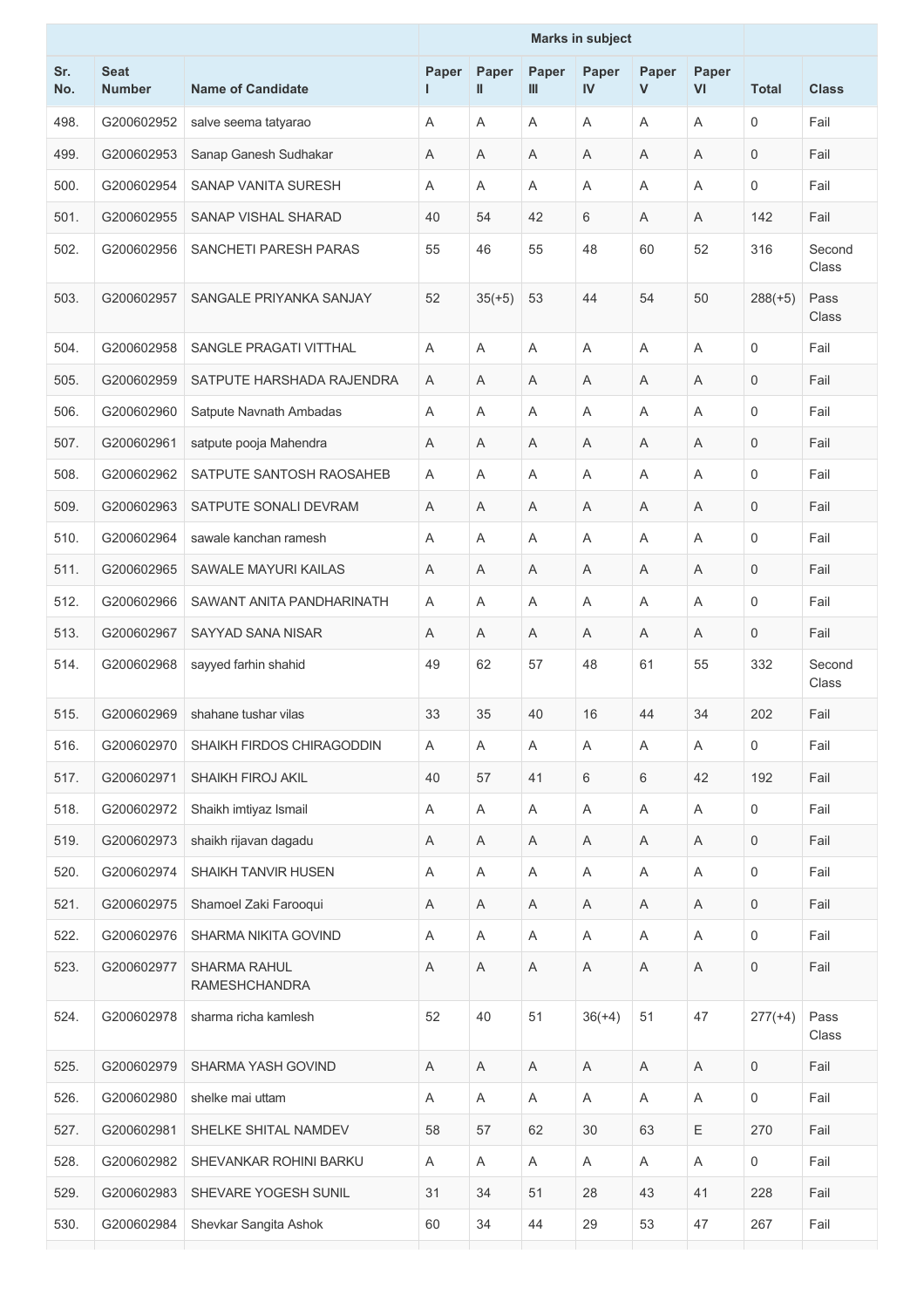|            |                              |                                 |             |            |            | <b>Marks in subject</b>   |                       |             |              |                 |
|------------|------------------------------|---------------------------------|-------------|------------|------------|---------------------------|-----------------------|-------------|--------------|-----------------|
| Sr.<br>No. | <b>Seat</b><br><b>Number</b> | <b>Name of Candidate</b>        | Paper<br>I. | Paper<br>Ш | Paper<br>Ш | Paper<br>IV               | Paper<br>$\mathsf{V}$ | Paper<br>VI | <b>Total</b> | <b>Class</b>    |
| 531.       | G200602985                   | SHEWALE DIPAK PREMKANT          | Α           | A          | Α          | A                         | Α                     | A           | 0            | Fail            |
| 532.       | G200602986                   | SHEWALE SAGAR SANJAY            | 56          | 3          | 40         | 14                        | 50                    | 36          | 199          | Fail            |
| 533.       | G200602987                   | Shewale Sanket shrikant         | Α           | A          | Α          | A                         | Α                     | A           | 0            | Fail            |
| 534.       | G200602988                   | SHINDE OMKAR KIRAN              | Α           | A          | Α          | Α                         | Α                     | Α           | 0            | Fail            |
| 535.       | G200602989                   | SHINDE AKSHADA SITARAM          | 53          | 63         | 54         | 40                        | 60                    | 52          | 322          | Second<br>Class |
| 536.       | G200602990                   | shinde amol dattu               | 46          | 67         | 53         | 20                        | 42                    | 46          | 274          | Fail            |
| 537.       | G200602991                   | SHINDE ANKITA VALMIK            | Α           | A          | A          | A                         | A                     | A           | 0            | Fail            |
| 538.       | G200602992                   | SHINDE CHINMAYE AVINASH         | Α           | A          | Α          | A                         | Α                     | A           | 0            | Fail            |
| 539.       | G200602993                   | <b>SHINDE GAURAV VILAS</b>      | 58          | Ε          | 53         | Ε                         | 51                    | Ε           | 162          | Pass<br>Class   |
| 540.       | G200602994                   | SHINDE KALPANA GANGARAM         | Α           | A          | A          | A                         | A                     | A           | 0            | Fail            |
| 541.       | G200602995                   | shinde megha suresh             | Α           | A          | Α          | A                         | Α                     | A           | 0            | Fail            |
| 542.       | G200602996                   | <b>SHINDE MONALI ARJUN</b>      | 59          | 31         | 46         | 34                        | 53                    | 47          | 270          | Fail            |
| 543.       | G200602997                   | SHINDE NILESH DEVIDAS           | 21          | 55         | 50         | A                         | Α                     | A           | 126          | Fail            |
| 544.       | G200602998                   | SHINDE PALLAVI SUDHAKAR         | 62          | 51         | 51         | 46                        | 57                    | 55          | 322          | Second<br>Class |
| 545.       | G200602999                   | SHINDE RAVINDRA BHASKARRAO      | A           | A          | A          | A                         | A                     | A           | 0            | Fail            |
| 546.       | G200603000                   | shinde rituja sudhakar          | 40          | 58         | E          | 52                        | 55                    | Ε           | 205          | Pass<br>Class   |
| 547.       | G200603001                   | SHINDE ROHINI APPASAHEB         | 41          | $35(+5)$   | 41         | 43                        | 50                    | 50          | $260(+5)$    | Pass<br>Class   |
| 548.       | G200603002                   | <b>SHINKAR ANIKET VASUDEV</b>   | 40          | 32         | 27         | 2                         | Α                     | A           | 101          | Fail            |
| 549.       | G200603003                   | SHINKAR SANKET VASUDEV          | 19          | 25         | 17         | $\sqrt{2}$                | 26                    | 40          | 129          | Fail            |
| 550.       | G200603004                   | SHIRODE SUJAY SUNIL             | Α           | A          | Α          | $\boldsymbol{\mathsf{A}}$ | A                     | A           | $\mathbf 0$  | Fail            |
| 551.       | G200603005                   | SHIROLE ASHUTOSH BALASAHEB      | Α           | Α          | Α          | Α                         | Α                     | $\mathsf A$ | 0            | Fail            |
| 552.       | G200603006                   | shirsale shivaji magan          | 51          | 12         | 24         | 8                         | 41                    | 27          | 163          | Fail            |
| 553.       | G200603007                   | <b>SHIRSAT ASHISH VIJAY</b>     | Ε           | 41         | Ε          | 16                        | 30                    | 40          | 127          | Fail            |
| 554.       | G200603008                   | shirsat Gulab Vishvanath        | 62          | 57         | 63         | 50                        | 57                    | 60          | 349          | Second<br>Class |
| 555.       | G200603009                   | shirsath sayli rangnath         | 59          | 59         | 64         | 50                        | 54                    | 50          | 336          | Second<br>Class |
| 556.       | G200603010                   | Shirsath Vaibhav Ashok          | Α           | A          | Α          | A                         | Α                     | A           | 0            | Fail            |
| 557.       | G200603011                   | SHIVDE PALLAVI MANGESH          | 37          | 32         | 54         | 32                        | 51                    | 50          | 256          | Fail            |
| 558.       | G200603012                   | SOLAT PRIYANKA CHANDRAKANT      | 58          | 22         | 50         | 28                        | 50                    | 47          | 255          | Fail            |
| 559.       | G200603013                   | SOMAVANSHI MADHURI<br>SADHASHIV | 65          | 45         | 55         | 57                        | 57                    | 50          | 329          | Second<br>Class |
| 560.       | G200603014                   | somvanshi tushar sadashiv       | 44          | 36         | 44         | 18                        | 42                    | 40          | 224          | Fail            |
| 561.       | G200603015                   | somwanshi asha balasaheb        | A           | Α          | Α          | Α                         | Α                     | Α           | 0            | Fail            |
| 562.       | G200603016                   | sonagra yogita dinesh           | 52          | 23         | 44         | 28                        | 41                    | 40          | 228          | Fail            |
|            |                              |                                 |             |            |            |                           |                       |             |              |                 |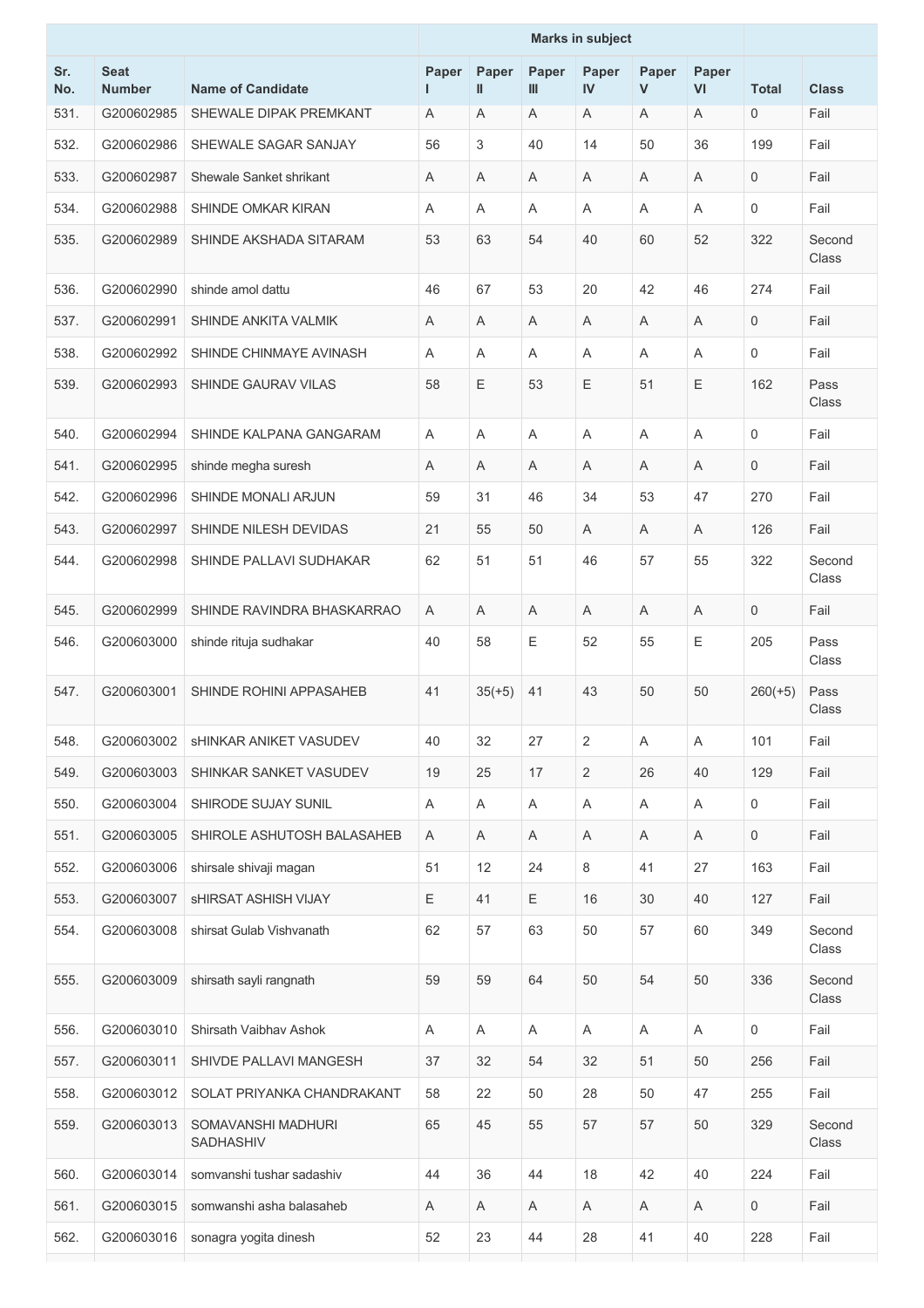|            |                              |                                   |             |            |            | <b>Marks in subject</b> |                       |                           |              |                 |
|------------|------------------------------|-----------------------------------|-------------|------------|------------|-------------------------|-----------------------|---------------------------|--------------|-----------------|
| Sr.<br>No. | <b>Seat</b><br><b>Number</b> | <b>Name of Candidate</b>          | Paper<br>I. | Paper<br>Ш | Paper<br>Ш | Paper<br>IV             | Paper<br>$\mathsf{V}$ | Paper<br>VI               | <b>Total</b> | <b>Class</b>    |
| 563.       | G200603017                   | SONAWANE ANIKTA RAVIKIRAN         | Α           | A          | Α          | A                       | Α                     | A                         | 0            | Fail            |
| 564.       | G200603018                   | SONAWANE ATUL SANAJY              | 48          | 63         | 50         | 4                       | A                     | A                         | 165          | Fail            |
| 565.       | G200603019                   | Sonawane Bhawesh Madhukar         | Α           | A          | A          | A                       | A                     | A                         | $\mathbf 0$  | Fail            |
| 566.       | G200603020                   | sonawane jagdish santuji          | Α           | A          | A          | A                       | A                     | A                         | 0            | Fail            |
| 567.       | G200603021                   | SONAWANE MANISHA SHREERAM         | 61          | 62         | 53         | 4                       | 50                    | 47                        | 277          | Fail            |
| 568.       | G200603022                   | SONAWANE MILIND ANIL              | Α           | E          | Е          | A                       | Α                     | A                         | 0            | Fail            |
| 569.       | G200603023                   | SONAWANE PAYAL RAMESH             | Α           | A          | A          | Α                       | A                     | A                         | 0            | Fail            |
| 570.       | G200603024                   | sonawane piyush shailesh          | Α           | A          | A          | A                       | A                     | A                         | 0            | Fail            |
| 571.       | G200603025                   | Sonawane Priyanka Shivaji         | Α           | A          | A          | A                       | A                     | A                         | 0            | Fail            |
| 572.       | G200603026                   | SONAWANE RAHUL DEVIDAS            | 40          | 42         | 47         | 42                      | 53                    | 52                        | 276          | Pass<br>Class   |
| 573.       | G200603027                   | SONAWANE RAJESHWARI GAUTAM        | A           | A          | A          | A                       | A                     | A                         | 0            | Fail            |
| 574.       | G200603028                   | SONAWANE SACHIN LAXMAN            | 49          | 34         | 34         | 15                      | 45                    | 52                        | 229          | Fail            |
| 575.       | G200603029                   | SONAWANE SAHIL ASHOK              | Α           | A          | A          | A                       | A                     | A                         | 0            | Fail            |
| 576.       | G200603030                   | SONAWANE VAISHALI PRAKASH         | Α           | A          | A          | A                       | A                     | A                         | 0            | Fail            |
| 577.       | G200603031                   | SONAWANE VARSHA VASANT            | 51          | 17         | 44         | 27                      | 60                    | 45                        | 244          | Fail            |
| 578.       | G200603032                   | sonawane vinod bhuasaheb          | 61          | 68         | 58         | 46                      | 62                    | 52                        | 347          | Second<br>Class |
| 579.       | G200603033                   | SONAWANE VISHAL<br>CHANDRAKANT    | 42          | 52         | 47         | 40                      | 40                    | 45                        | 266          | Pass<br>Class   |
| 580.       | G200603034                   | SONKAMBLE NAMRATA VASANT          | A           | A          | Α          | Α                       | Α                     | Α                         | 0            | Fail            |
| 581.       | G200603035                   | SUMRAO MAMATA SHUBHAM             | Α           | Α          | Α          | Α                       | Α                     | Α                         | 0            | Fail            |
| 582.       | G200603036                   | SURASE CHANDRIKA ASHOK            | 46          | E          | 45         | 22                      | 53                    | 40                        | 206          | Fail            |
| 583.       | G200603037                   | SURVE BHAGYASHREE GANESH          | A           | Α          | A          | Α                       | Α                     | Α                         | 0            | Fail            |
| 584.       | G200603038                   | Suryavanshi Dhairyashil Indrabhan | Α           | A          | A          | A                       | A                     | A                         | 0            | Fail            |
| 585.       | G200603039                   | suryawanshi ambadas motiram       | 50          | Α          | 34         | Α                       | 55                    | 53                        | 192          | Fail            |
| 586.       | G200603040                   | SURYAWANSHI AMOL DHONDIRAM        | Α           | A          | Α          | Α                       | Α                     | Α                         | 0            | Fail            |
| 587.       | G200603041                   | SURYAWANSHI MADHURI NIMBA         | Α           | Α          | Α          | Α                       | Α                     | $\boldsymbol{\mathsf{A}}$ | 0            | Fail            |
| 588.       | G200603042                   | Suvarna Madhav Khule              | Α           | A          | A          | Α                       | A                     | Α                         | 0            | Fail            |
| 589.       | G200603043                   | Tade Atul Pandurang               | 24          | 32         | 40         | 22                      | 36                    | 40                        | 194          | Fail            |
| 590.       | G200603044                   | talekar swati vasant              | Α           | Α          | A          | Α                       | A                     | Α                         | 0            | Fail            |
| 591.       | G200603045                   | talve shamli sunil                | 59          | 50         | 55         | 40                      | 56                    | 46                        | 306          | Second<br>Class |
| 592.       | G200603046                   | Tamboli Matin Habibbhai           | Α           | A          | A          | $\mathsf A$             | A                     | A                         | 0            | Fail            |
| 593.       | G200603047                   | TAMHANE ABHISHEK DINKAR           | Α           | Α          | Α          | A                       | Α                     | A                         | 0            | Fail            |
| 594.       | G200603048                   | tamkhane alkaben nimbabhai        | Α           | A          | Α          | Α                       | A                     | Α                         | 0            | Fail            |
| 595.       | G200603049                   | TANDALE SUVARNA PANDURANG         | 50          | 56         | Ε          | 44                      | 52                    | $\mathsf E$               | 202          | Pass<br>Class   |
| 596.       | G200603050                   | tange nilesh subhash              | A           | A          | A          | A                       | A                     | A                         | 0            | Fail            |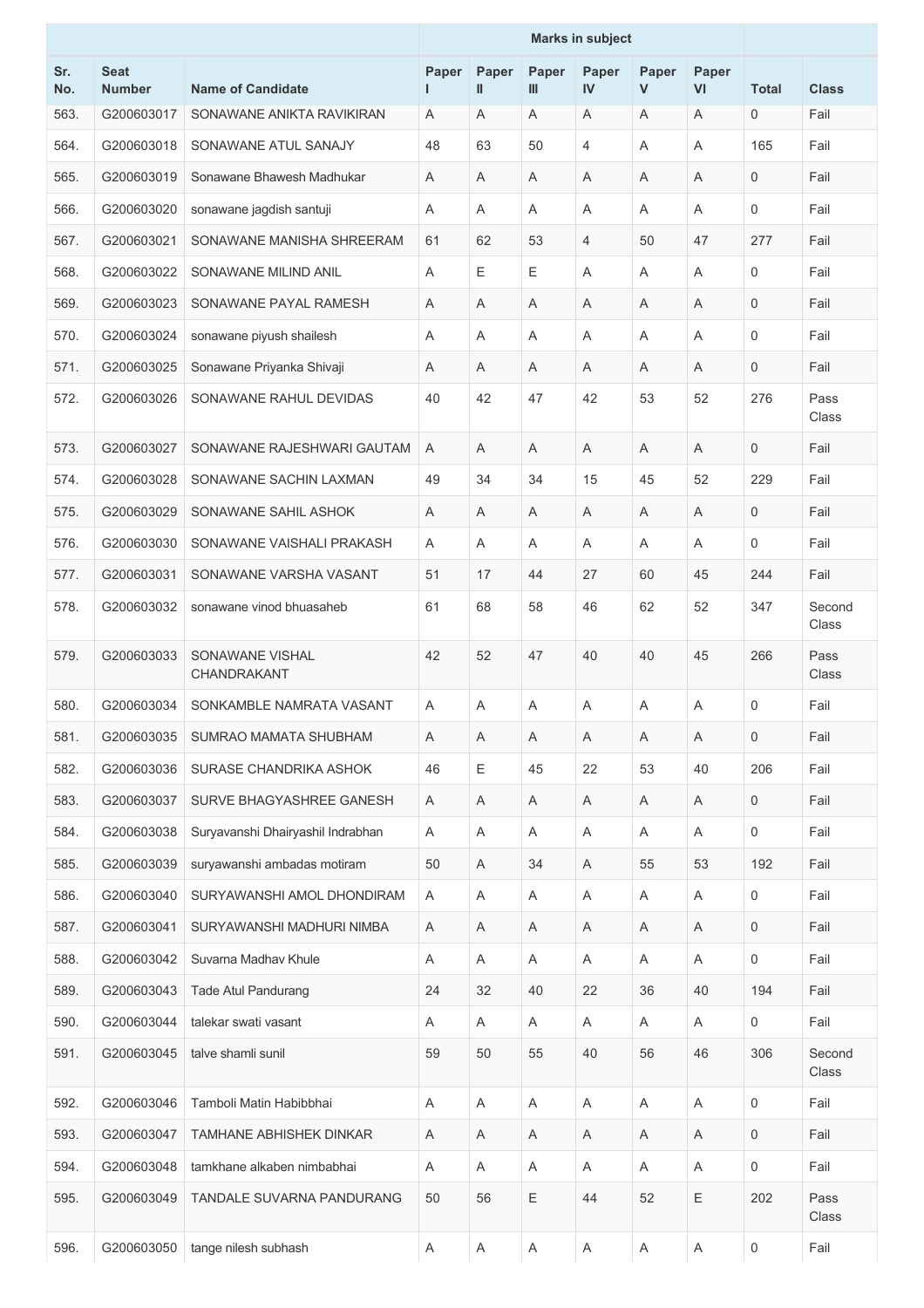|            |                              |                               | <b>Marks in subject</b> |                           |             |                           |                       |                           |              |                    |
|------------|------------------------------|-------------------------------|-------------------------|---------------------------|-------------|---------------------------|-----------------------|---------------------------|--------------|--------------------|
| Sr.<br>No. | <b>Seat</b><br><b>Number</b> | <b>Name of Candidate</b>      | Paper<br>I.             | Paper<br>Ш                | Paper<br>Ш  | Paper<br>IV               | Paper<br>$\mathsf{V}$ | Paper<br>VI               | <b>Total</b> | <b>Class</b>       |
| 597.       | G200603051                   | <b>TARAGE ASHWINI BALU</b>    | Α                       | A                         | Α           | A                         | Α                     | A                         | 0            | Fail               |
| 598.       | G200603052                   | TARE SHIVSHANKAR ATMARAM      | Α                       | A                         | A           | A                         | A                     | A                         | 0            | Fail               |
| 599.       | G200603053                   | <b>TARLE KANCHAN VALU</b>     | 47                      | 30                        | 44          | 12                        | 36                    | 45                        | 214          | Fail               |
| 600.       | G200603054                   | TATAR DHANASHRI CHANDRAKANT   | Α                       | A                         | A           | Α                         | A                     | Α                         | 0            | Fail               |
| 601.       | G200603055                   | TATIYA JYOTI PRAMOD           | 43                      | 58                        | 50          | 24                        | 55                    | 45                        | 275          | Fail               |
| 602.       | G200603056                   | tendulkar sanket vishwasrao   | Α                       | A                         | A           | A                         | A                     | A                         | 0            | Fail               |
| 603.       | G200603057                   | Thakare Pooja Ratnakar        | Α                       | A                         | Α           | Α                         | Α                     | Α                         | 0            | Fail               |
| 604.       | G200603058                   | THAKUR POOJA ANNA             | Α                       | A                         | A           | A                         | A                     | A                         | 0            | Fail               |
| 605.       | G200603059                   | Thoke Samadhan Bhimrao        | Α                       | A                         | A           | Α                         | A                     | Α                         | 0            | Fail               |
| 606.       | G200603060                   | Thombade Monali Jaydev        | Α                       | Α                         | A           | Α                         | A                     | Α                         | 0            | Fail               |
| 607.       | G200603061                   | THOMBARE DIPAK SANTOSH        | 56                      | 30                        | 50          | 26                        | 60                    | 47                        | 269          | Fail               |
| 608.       | G200603062                   | THOMBARE MANOJ SADASHIV       | Α                       | A                         | Α           | A                         | A                     | A                         | 0            | Fail               |
| 609.       | G200603063                   | THORAT MAHESH ANNASAHEB       | Α                       | Α                         | Α           | A                         | Α                     | Α                         | 0            | Fail               |
| 610.       | G200603064                   | THORAT POOJA ANNASAHEB        | Α                       | A                         | A           | A                         | A                     | Α                         | 0            | Fail               |
| 611.       | G200603065                   | thorat poonam changdevrao     | Α                       | A                         | A           | Α                         | A                     | A                         | 0            | Fail               |
| 612.       | G200603066                   | thorat sarika namdeo          | Α                       | A                         | A           | A                         | A                     | A                         | 0            | Fail               |
| 613.       | G200603067                   | THORAT VRUSHALI GANOJI        | 62                      | 44                        | 56          | 30                        | 59                    | 60                        | 311          | Fail               |
| 614.       | G200603068                   | THUBE ANIL KASHINATH          | 45                      | A                         | Α           | 22                        | 55                    | 47                        | 169          | Fail               |
| 615.       | G200603069                   | THUBE SANDIP SHIVAJI          | Α                       | Α                         | Α           | A                         | Α                     | A                         | 0            | Fail               |
| 616.       | G200603070                   | <b>TIKANDE NILESH SHANKAR</b> | A                       | Α                         | A           | A                         | A                     | A                         | 0            | Fail               |
| 617.       | G200603071                   | TIRSE HARSHADA UTTAMRAO       | Α                       | A                         | A           | Α                         | A                     | Α                         | $\mathbf 0$  | Fail               |
| 618.       | G200603072                   | TOMBARE KAMINI ASHOK          | 53                      | 55                        | 60          | 54                        | 62                    | 50                        | 334          | Second<br>Class    |
| 619.       | G200603073                   | Trymbake Rupesh Sunil         | A                       | A                         | A           | Α                         | A                     | Α                         | 0            | Fail               |
| 620.       | G200603074                   | UDAMALE ARUN SOMNATH          | Α                       | A                         | 41          | 6                         | Α                     | A                         | 47           | Fail               |
| 621.       | G200603075                   | UGALE AKSHADA SHANKAR         | A                       | Α                         | A           | Α                         | A                     | Α                         | 0            | Fail               |
| 622.       | G200603076                   | UGALE SHIVANI DEVENDRA        | 54                      | 55                        | 50          | $34(+6)$                  | 56                    | 47                        | $296(+6)$    | Pass<br>Class      |
| 623.       | G200603077                   | UGHADE SUNITA SANU            | A                       | Α                         | Α           | Α                         | Α                     | $\mathsf A$               | 0            | Fail               |
| 624.       | G200603078                   | UKARDE AARTI SANDIP           | Α                       | Α                         | A           | Α                         | A                     | Α                         | 0            | Fail               |
| 625.       | G200603079                   | UMBARE SAGAR BHAGAJI          | 46                      | $34(+6)$                  | 46          | 48                        | 52                    | 51                        | $277(+6)$    | Pass<br>Class      |
| 626.       | G200603080                   | <b>UMESH RAMESH PATHADE</b>   | Α                       | A                         | A           | A                         | A                     | A                         | 0            | Fail               |
| 627.       | G200603081                   | UPASANI SIDDHESH RAMKRISHNA   | 65                      | 78                        | 64          | 48                        | 61                    | 56                        | 372          | <b>First Class</b> |
| 628.       | G200603082                   | Vaidya Vanita Vinayak         | A                       | $\boldsymbol{\mathsf{A}}$ | Α           | A                         | Α                     | A                         | 0            | Fail               |
| 629.       | G200603083                   | Vaidya Sagar Vinayak          | A                       | Α                         | Α           | Α                         | Α                     | Α                         | 0            | Fail               |
| 630.       | G200603084                   | VAIRAL SHWETA RAJENDRA        | Α                       | Α                         | Α           | Α                         | Α                     | Α                         | 0            | Fail               |
| 631.       | G200603085                   | VARADE GIRISH PANDURANG       | Α                       | $\mathsf A$               | $\mathsf A$ | $\boldsymbol{\mathsf{A}}$ | Α                     | $\boldsymbol{\mathsf{A}}$ | 0            | Fail               |